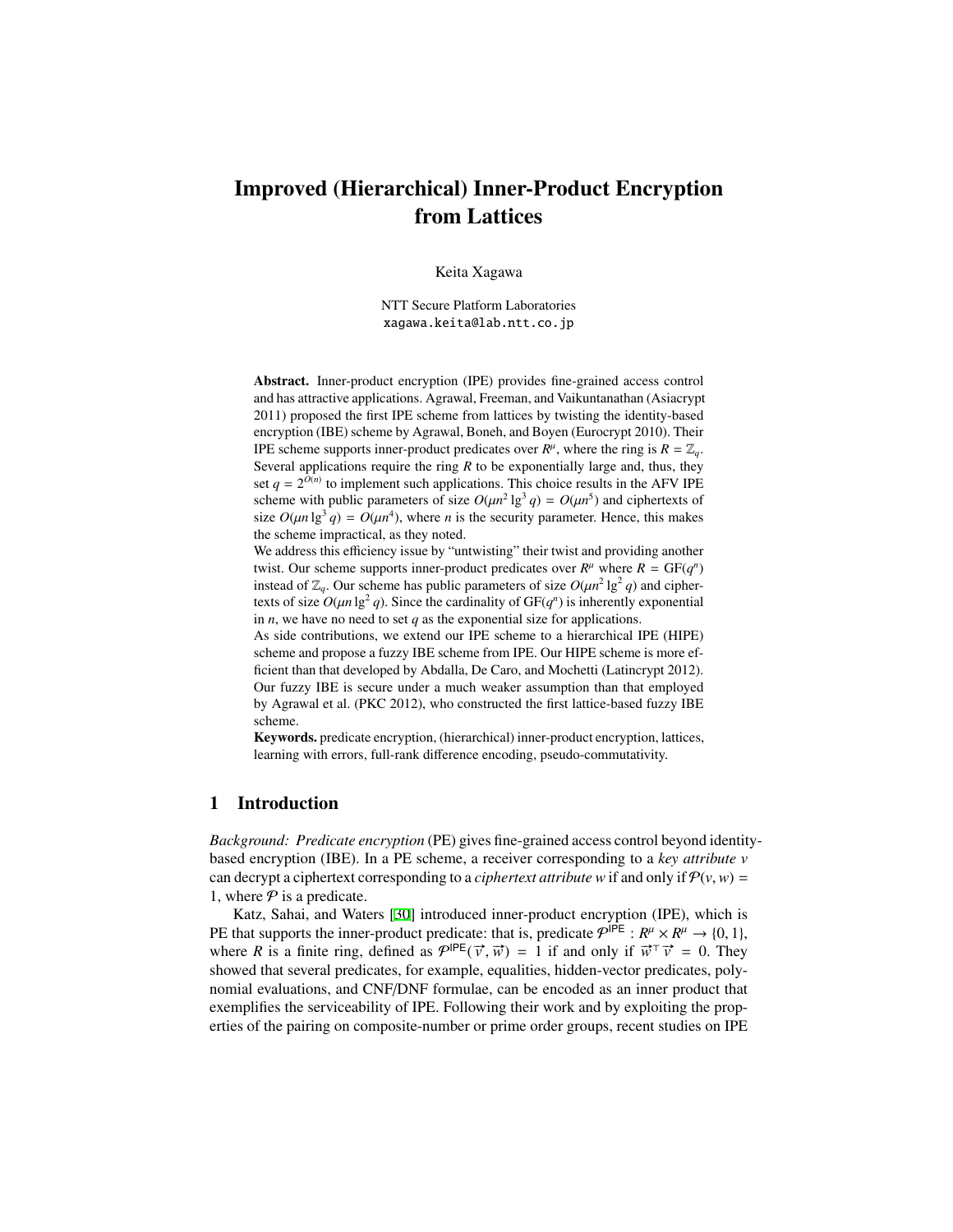have enhanced security or introduced compact schemes [[30](#page-17-0)[,36](#page-17-1),[31,](#page-17-2)[37](#page-17-3),[10,](#page-15-0)[40](#page-17-4),[38,](#page-17-5)[39](#page-17-6)], and have left an open problem of constructing IPE from other assumptions, say, factoring, decisional Diffie-Hellman (DDH), or the learning with errors (LWE) assumptions.

In 2011, Agrawal, Freeman, and Vaikuntanathan [[6\]](#page-15-1) overcame the hurdle, i.e., the problem of constructing IPE *without pairing*. They proposed the first IPE scheme based on the LWE assumption [[46\]](#page-17-7) and left three open problems: improving security, efficiency, and functionality.

Let us focus on the second problem, the efficiency issue. Their scheme supports an inner-product predicate over  $R = \mathbb{Z}_q$ , and has public parameters of size  $\Theta(\mu n^2 \lg^3 q)$ and ciphertexts of size  $\Theta(\mu n \lg^3 q + \ell \lg q)$ , where *n* is the security parameter,  $\mu$  is the dimension of the vector space, and  $\ell$  is the length of a message. (In what follows, we will ignore  $\Theta(\ell \lg q)$ .) This seems satisfactory for actual use.

In several applications of IPE, we require exponentially large *R* (see below). To implement such applications, Agrawal et al. set  $q = 2^{O(n)}$  [\[6](#page-15-1), Section 6]. This setting results in the length of ciphertext  $\Theta(\mu n^4)$ , which shows the impracticality of the scheme in the real world.

*Motivated by applications:* We were motivated to improve the efficiency by applications of IPE that require large *R*, which we discuss here. Roughly speaking, we require the ring  $R$  to be exponentially large in order to implement an application when we have to take AND (logical conjunction) of predicates by using the technique proposed by Katz, Sahai, and Waters [[30\]](#page-17-0)<sup>[1](#page-1-0)</sup>. Since the existing pairing-based IPE serves inner products over the ring  $R = \mathbb{Z}_q$  or  $\mathbb{Z}_N$ , where q, N is an exponential of a security parameter, there are no problematic issues. Unfortunately, the exponential magnitude of *R* makes the AFV IPE scheme impractical, since the length of the ciphertext is the cubic order of  $lg (\#R) = lg q$ .

We have several attractive applications that are implemented by IPE with logical conjunctions. These include CNF formulae [\[30](#page-17-0)], hidden vector encryption [[15\]](#page-16-0), which serves a comparison and a range query on a small set, and wild-carded IBE [[1\]](#page-15-2). We will review and discuss the applications of IPE schemes in the full version.

Moreover, for a realistic scenario, we will treat a colossal set as a domain of the predicate, e.g., one billion users ( $10^9 \approx 2^{30}$ ), addresses of IPv6 ( $2^{128}$ ), verification keys of one-time signature ( $2^{128}$ –), and hash values of SHA3 candidates ( $2^{256}$ – $2^{512}$ ). In such a situation, even the equality predicate requires logical conjunctions to split them into chunks in *R*.

Hence, we should make IPE efficient even for exponentially large *R* for the IPE applications.

<span id="page-1-0"></span>Suppose that we have two implementations of two predicates *f* and *g*; one is embedded as  $\vec{v}_f$ and  $\vec{w}_f$ , and the other is embedded as  $\vec{v}_g$  and  $\vec{w}_g$ . The Katz-Sahai-Waters (KSW) technique embeds  $f \wedge g$  into two vectors  $\vec{v}_{f \wedge g} = (\vec{v}_f, \vec{w}_g)$  and  $\vec{w}_{f \wedge g} = (r_f \vec{v}_f, r_g \vec{w}_g)$ , where  $r_f, r_g$  are chosen uniformly at random from R. The inner product of  $\vec{v}_{f \wedge g}$  and  $\vec{w}_{f \wedge g}$  is  $r_f \vec{w}_f^T \$  $r_g \vec{w}_g^T \vec{v}_g$ . If the two inner products are 0, that is, two predicates *f* and *g* are true, then the inner product becomes 0. The inversion is not true; if not, then the inner product is not 0 without probability, say,  $1/#R$ . This shows that *R* should be exponentially large, say, at least  $2^{80}$  from the security requirement.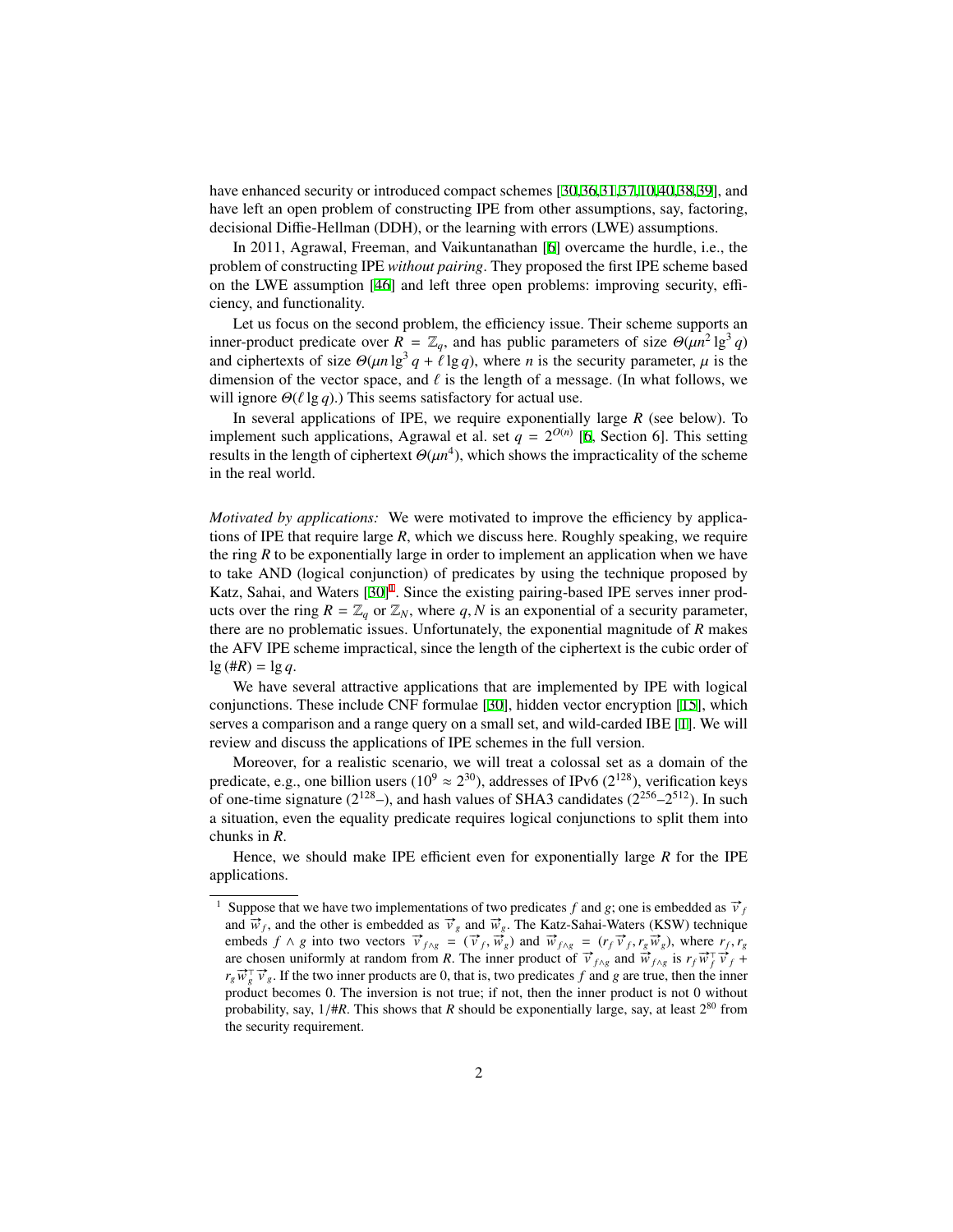#### 1.1 Our Contribution

Our main contribution is to improve the efficiency of the AFV IPE scheme. More formally, we construct an IPE scheme under the LWE assumption, which supports an inner-product predicate over the field  $GF(q^n)$  instead of  $\mathbb{Z}_q$  and has public parameters of size  $\Theta(\mu n^2 \lg^2 q)$  and ciphertexts of size  $\Theta(\mu n \lg^2 q + \ell \lg q)$ . Since the cardinality of  $GF(q^n)$  is  $q^n = 2^{\Omega(n)}$ , and  $GF(q^n)$  is a field, we can set  $q = \text{poly}(n)$  even for the above applications. We note that Agrawal et al. [[6,](#page-15-1) Section 6] expected the *ring-LWE* assumption [[32\]](#page-17-8) to resolve the issue, but we solve it *without the ring-LWE assumption*.

In addition, we have two side contributions; One is an extension of *hierarchical inner-product encryption* (HIPE) [[36\]](#page-17-1), which implies spatial encryption (SE) [[14](#page-16-1)[,29](#page-16-2),[21\]](#page-16-3). We apply our techniques to again drastically improve the existing HIPE scheme from lattices [\[3](#page-15-3)] in the case of exponentially large *R*. The other is a fuzzy IBE (FIBE) scheme over a small universe {0, 1} from IPE under the LWE assumption with *conservative* parameters, whereas the existing fuzzy IBE scheme from lattices are under the LWE assumption with *sub-exponential* parameters [\[5](#page-15-4)].

*Comparison:* Since the description size of the public parameters is *n* times that of ciphertexts, we compare the efficiency of the schemes by the length of the ciphertext. For simplicity, we let  $L_{\text{ours}}$  and  $L_{\text{AFV}}$  denote the lengths of ciphertexts of our scheme and the AFV scheme, respectively.

When  $q = \text{poly}(n)$ , our scheme improves the size by only a factor of  $\lg q = O(\lg n)$ (*L*<sub>ours</sub> =  $\Theta(\mu n \lg^2 q)$  and *L*<sub>AFV</sub> =  $\Theta(\mu n \lg^3 q)$ ). Moreover, if we restrict  $\vec{v}$  in a small domain, say,  $\{0, 1\}^{\mu}$ , then  $L_{AFV} = \Theta(\mu n \lg^2 q)$ , and there is no improvement.

On the other hand, if we set  $#R = 2^{\Theta(n)}$  to implement applications, the improvement is drastic:  $L_{\text{ours}} = \Theta(\mu n \lg^2 q)$  since  $\# \text{GF}(q^n) = 2^{\Omega(n)}$  and  $L_{\text{AFV}} = \Theta(\mu n \lg^3 q) = \Theta(\mu n^4)$ since they need to set  $q = 2^{\Theta(n)}$ . In this case, efficiency is improved by a factor of  $\tilde{O}(n^3)$ .

Next, we compare the FIBE schemes with a small universe; that is, their identities are binary vectors of length *N*. Agrawal, Boyen, Vaikuntanathan, Voulgaris, and Wee [\[5](#page-15-4)] proposed a FIBE scheme based on the LWE assumption with *sub-exponential* parameters. They restricted  $N = n^{\epsilon}$  with  $\epsilon \in (0, 1/2)$  in order to obtain the security under the hardness of lattice problems. Their scheme is based on the worst-case hardness of lattice problems of approximation factor  $2^{O(N)} = 2^{O(n^{\epsilon})}$  with a subexponential-time algorithm. The length of their ciphertext is  $\Theta(Nm \lg q) = \Theta(N^2 n \lg^2 n)$ .

On the contrary, our scheme enjoys flexible  $N = \text{poly}(n)$  and a weaker assumption, which is the worst-case hardness of lattice problem of approximation factor  $\tilde{O}(n^{4.5})$ . The length of our ciphertext is  $O(N^2 n \lg^2 n)$ , which is the same as theirs.

We note that Agrawal et al. also extended their scheme to support identity space  $(\mathbb{Z}_q^n)^N$  without changing parameters or the assumption (see [\[5](#page-15-4), Appendix B]).

*On the ring-LWE assumption:* We finally note that there are the variants of the ABB IBE schemes based on the ring-LWE assumption and the variants of the AFV IPE scheme also [\[35](#page-17-9),[34](#page-17-10)], which yield certain exponentially large *R*. Our technique is orthogonal to their techniques and improves the variants of the AFV IPE scheme by a factor of lg *q*. We will describe concrete schemes in the full version.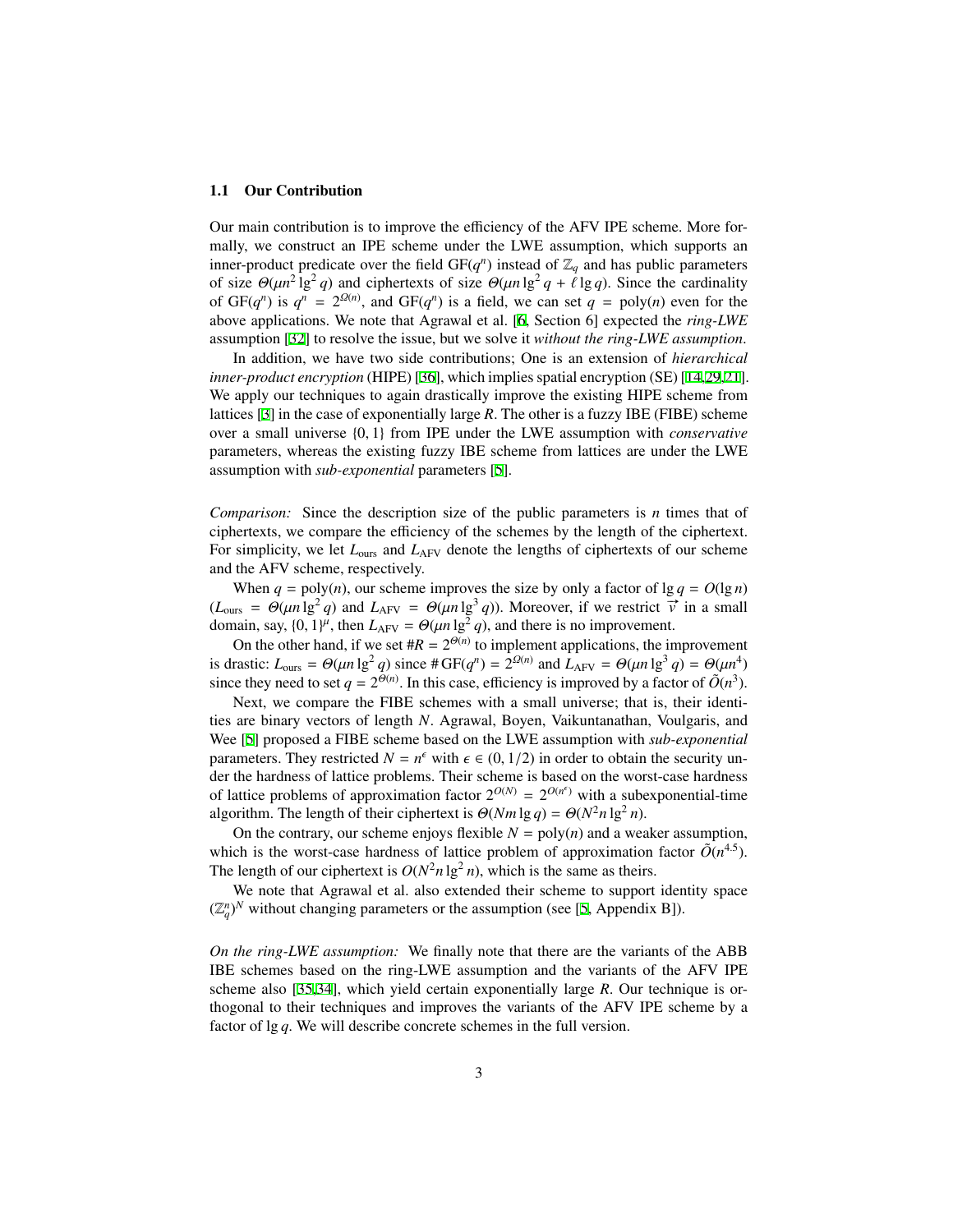#### 1.2 Related Works

IPE was introduced by Katz, Sahai, and Waters [[30\]](#page-17-0), who gave a fully attribute-hiding but selectively secure IPE scheme based on the composite-order pairings. Following them, several researchers proposed (H)IPE schemes based on the pairings [\[36](#page-17-1)[,31](#page-17-2),[37](#page-17-3)[,10](#page-15-0),[38](#page-17-5)[,39](#page-17-6)].

On IPE based on lattices, Agrawal et al. [\[6](#page-15-1)] constructed the first IPE scheme which is selectively secure and weakly attribute hiding under the LWE assumption. Another study on a lattice-based HIPE scheme was done by Abdalla, De Caro, and Mochetti [[3\]](#page-15-3), who extended the AFV IPE scheme to a HIPE scheme. They also proposed two extensions of the HIPE scheme, a wild-carded IBE scheme and a CCA secure HIPE scheme. The CCA2 construction exemplifies the requirement of large *R*, since, in the construction, the attribute space of the basic scheme includes a one-time verification key as required for the CHK conversion [[13\]](#page-16-4).

Another line of study of IPE is initiated as spatial encryption (SE) defined by Boneh and Hamburg [[14\]](#page-16-1). Hamburg [\[29](#page-16-2)] observed that HIPE and SE are strongly related, and Chen, Lim, Ling, and Wang [[21\]](#page-16-3) gave explicit property-preserving conversions between them, which enable us to treat SE schemes as (H)IPE schemes. For SE, see Hamburg's thesis [\[29](#page-16-2)].

From the perspective of lattice-based encryption beyond IBE, we refer to fuzzy IBE schemes by Agrawal et al. [\[5](#page-15-4)], a revocable IBE scheme by Chen, Lim, Ling, Wang, and Ngyuen [\[22](#page-16-5)], and an attribute-based encryption scheme by Boyen [\[16](#page-16-6)].

### 1.3 Overview of Our Construction

We give an overview of our construction. For simplicity, we focus on the construction of IPE and omit HIPE. After briefly explaining the basics and the AFV IPE, we present our ideas for "half untwisting" and "half twisting."

*The basics:* We first review the "dual" public-key encryption (PKE) scheme proposed by Gentry, Peikert, and Vaikuntanathan [\[26](#page-16-7)] (or the Peikert KEM [\[41](#page-17-11)]). Their public key is a random matrix  $A \in \mathbb{Z}_q^{n \times m}$ . The ciphertext is a vector close to the lattice  $\Lambda_q(A) =$  ${z \in \mathbb{Z}^m : z \equiv A^\top s \text{ for some } s \in \mathbb{Z}_q^n}$ . The secret key is a short basis of  $\Lambda_q^{\perp}(A) = {z \in \mathbb{Z}_q^n}$  $\mathbb{Z}^m$ :  $Az = 0$ , which enables us to recover a lattice vector in  $\Lambda_q(A)$  from a vector close to Λ*q*(*A*). Cash, Hofheinz, Kiltz, and Peikert [\[20](#page-16-8)] proposed the first IBE scheme based on the lattices in the standard model.

After that, Agrawal, Boneh, and Boyen [\[4](#page-15-5)] proposed a lattice analogue of the Boneh– Boyen IBE [[12\]](#page-16-9) (and that of the Waters IBE [[48\]](#page-17-12)). Let  $id = w = w_0 + w_1X + \cdots$  $w_{n-1}X^{n-1}$  ∈ GF( $q^n$ ). Let *H* be an invertible (or full-rank) difference encoding [[23\]](#page-16-10) that maps a polynomial in GF( $q^n$ ) to an *n* by *n* matrix of elements in  $\mathbb{Z}_q$ . <sup>[2](#page-3-0)</sup> In the ABB IBE

<span id="page-3-0"></span><sup>&</sup>lt;sup>2</sup> Originally, *H* is called as "full-rank difference" encoding [[23\]](#page-16-10). Recently, this concept was generalized for composite *q* and others [\[35](#page-17-9),[8](#page-15-6)]: The one of reviews suggested to call it "invertible difference" and the author follows. We say that  $H: R \to \mathbb{Z}_q^{n \times n}$  is invertible difference if for any distinct w ≠ w' ∈ *R*, matrix *H*(w) − *H*(w') ∈  $\mathbb{Z}_q^{n \times n}$  is invertible (rather than the matrix has rank *n*). See [Section 4](#page-9-0) for a concrete construction.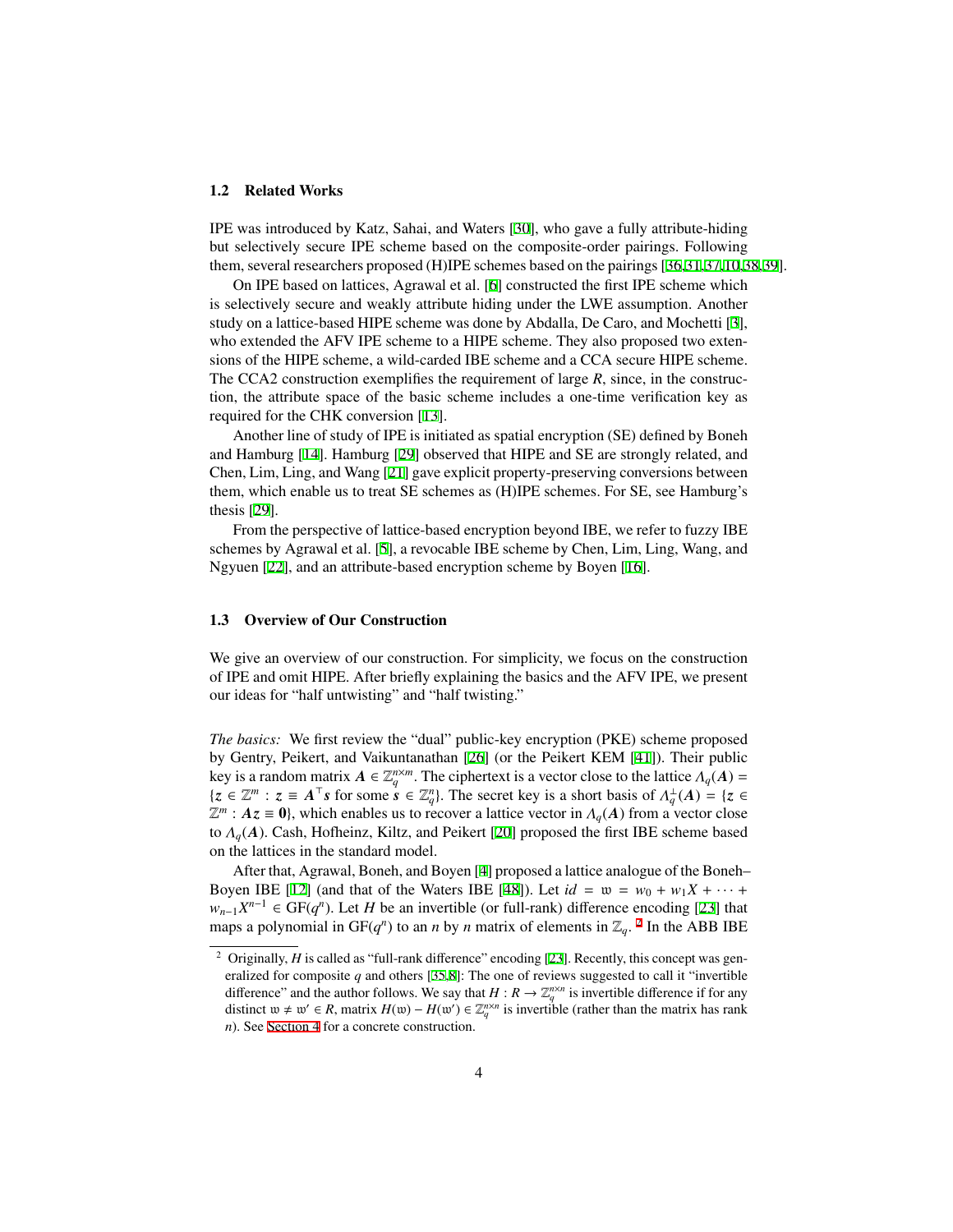scheme, the public parameters consist of  $A_0$ ,  $A_1$ , and  $B$ , and the encryption lattice for *id* is

$$
\Lambda_{id} = \Lambda_q(A_0 \mid A_1 + H(id) \cdot B).
$$

The master has a short basis for  $\Lambda_q^{\perp}(A_0)$ , and it can generate secret keys for  $\Lambda_{id}^{\perp}$  using the basis sampling techniques as in [[20\]](#page-16-8). For the security proof, we require *H* to be invertible difference.

*The "twist" by Agrawal, Freeman, and Vaikuntanathan:* Agrawal, Freeman, and Vaikuntanathan [\[6](#page-15-1)] gave a novel twist on the ABB IBE [\[4](#page-15-5)] and obtained an IPE scheme.

In the AFV IPE scheme, the encryption lattice for ciphertext-attribute vector  $\vec{w} \in \mathbb{Z}_q^{\mu}$ is defined as

$$
\Lambda_{\overrightarrow{w}} = \Lambda_q \big( A_0 \mid A_1 + w_1 B \mid \cdots \mid A_\mu + w_\mu B \big).
$$

The ciphertext is a vector  $\mathbf{c} = (\mathbf{c}_0, \dots, \mathbf{c}_{\mu}) \in (\mathbb{Z}_q^m)^{\mu+1}$  close to  $\Lambda_{\vec{w}}$ .

They define the mapping  $F_{\vec{v}}$  :  $(\mathbb{Z}_q^m)^{\mu+1} \to (\mathbb{Z}_q^m)^2$  as

$$
F_{\vec{v}}(c_0, c_1, \ldots, c_{\mu}) = (c_0, \sum_{i=1}^{\mu} v_i c_i) \in \mathbb{Z}_q^{2m}
$$

for decryption, where *F* means "fold." Notice that, if  $\vec{v}$  is a *short* vector, e.g.,  $\vec{v} \in$  $\{0, 1\}^{\mu} \subset \mathbb{Z}_q^{\mu}$ , then  $F_{\vec{v}}(c)$  is a vector close to the lattice

$$
\Lambda_{\vec{v}, \vec{w}} = \Lambda_q\big(A_0 \, \left| \, \Sigma_{i=1}^{\mu} v_i(A_i + w_i \boldsymbol{B}) \right) = \Lambda_q\big(A_0 \, \left| \, \Sigma_{i=1}^{\mu} v_i A_i + (\vec{w}^\top \vec{v}) \boldsymbol{B} \right).
$$

If  $\vec{w}^{\top} \vec{v} = 0$  then the masking term,  $(\vec{w}^{\top} \vec{v})\vec{B}$ , vanishes. The secret key for  $\vec{v} \in \mathbb{Z}_q^{\mu}$  is defined as a short basis of  $A_q^{\perp}(A_0 | \sum_{i=1}^{\mu} v_i A_i)$ .

They also gave a binary decomposition technique for  $\vec{v}$  of long norm, which expands the public parameters and ciphertext by a factor of lg *q*: they replaced  $\vec{w}$  and  $\vec{v}$ with  $\vec{w}' = (1, 2, ..., 2^{k-1}) \otimes \vec{w}$ , where  $k = \lceil \lg q \rceil$  and  $\otimes$  denotes the standard tensor product, and  $\vec{v} \in \mathbb{Z}_q^{\mu}$  with  $\vec{v}' \in \{0, 1\}^{\mu k}$  such that  $\vec{w}^{\top} \vec{v} = (\vec{w}')^{\top} \vec{v}'$ . This technique is already exploited in the constructions of fully homomorphic encryption [\[19](#page-16-11),[18](#page-16-12)[,17](#page-16-13)].

**Our Ideas:** Here, we present our two ideas for changing *R* from  $\mathbb{Z}_q$  to GF( $q^n$ ).

*Half untwist:* We first change the domain of attributes  $\vec{w}$  from  $\mathbb{Z}_q^{\mu}$  to  $GF(q^n)^{\mu}$ , while *v*'s domain is the same as the original,  $\mathbb{Z}_q^{\mu} \subset GF(q^n)^{\mu}$ .

Let us turn back to the invertible difference encoding *H*, which appeared in the ABB IBE but was omitted from the AFV IPE. We have the following facts on the typical construction of  $H: GF(q^n) \to \mathbb{Z}_q^{n \times n}$ :

- $\vdash$  Fact 1: *H* maps  $w \in \mathbb{Z}_q$  ⊆ GF( $q^n$ ) to  $H(w) = wI_n$ , where  $I_n$  is the *n*-dimensional identity matrix.
- Fact 2: *H* is  $\mathbb{Z}_q$ -linear and is an isomorphism from  $GF(q^n)$  to a field contained in  $\mathbb{Z}_q^{n \times n}$ .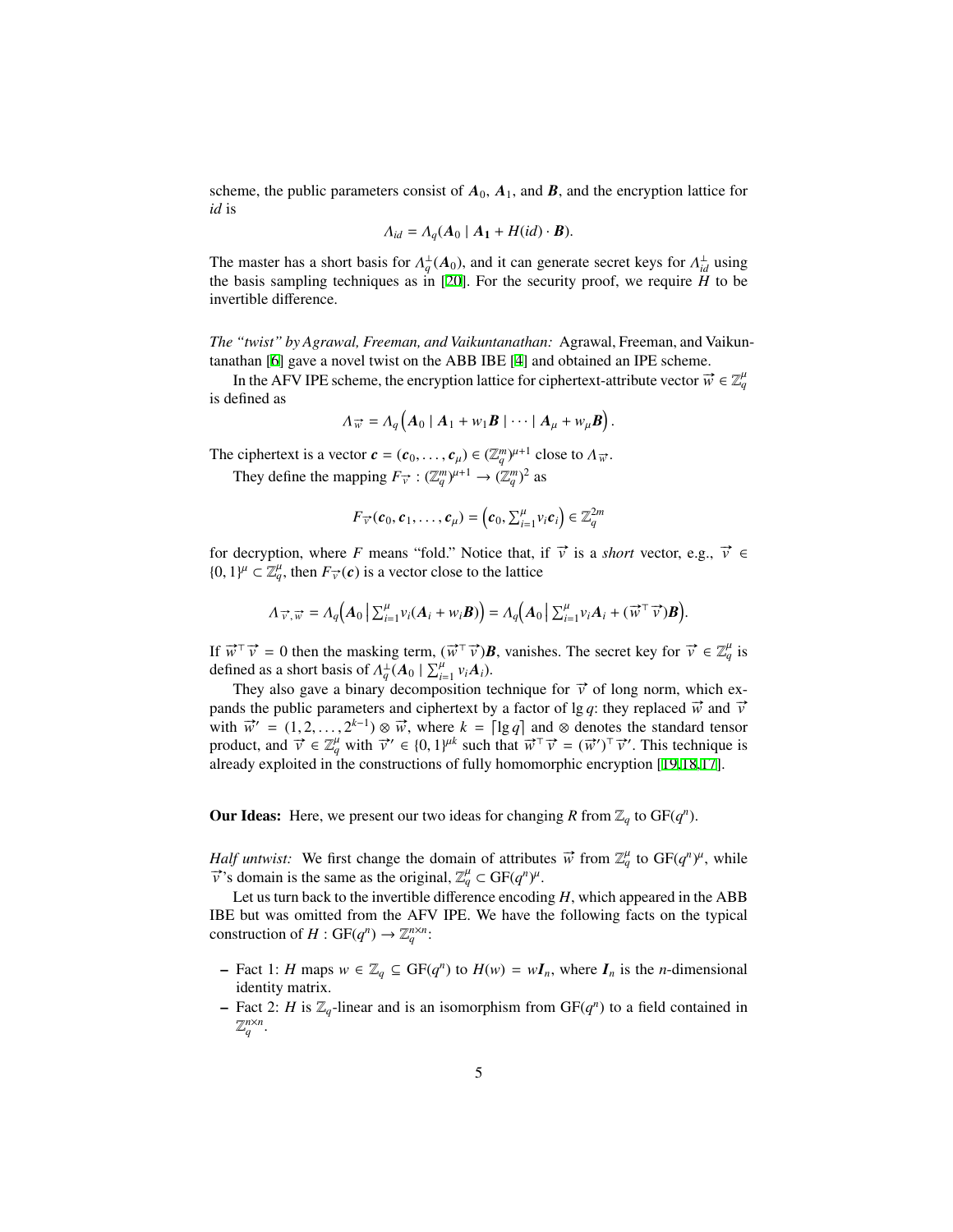From Fact 1, we have  $w\mathbf{B} = w\mathbf{I}_n\mathbf{B} = H(w) \cdot \mathbf{B}$ . We can rewrite the encryption lattice of the AFV IPE for  $\vec{w} \in \mathbb{Z}_q^{\mu} \subseteq GF(q^n)^{\mu}$  as

$$
\Lambda_{\overrightarrow{w}} = \Lambda_q(A_0 \mid A_1 + H(w_1 + 0X + \cdots + 0X^{n-1})B \mid \cdots \mid A_\mu + H(w_\mu + 0X + \cdots + 0X^{n-1})B).
$$

We discover the hidden *H* in the AFV IPE and find  $(n - 1)$  empty slots for each  $i \in [\mu]$ .

Now, we can change the domain of ciphertext-attribute vector  $\vec{w}$  from  $\mathbb{Z}_q^{\mu}$  to  $GF(q^n)^{\mu}$ . We naturally define  $Λ_{\vec{w}}$  for  $\vec{w} = (w_1, \ldots, w_{\mu})^{\top} \in GF(q^n)^{\mu}$  as

$$
\Lambda_{\overrightarrow{w}} = \Lambda_q(A_0 \mid A_1 + H(\mathfrak{w}_1)\mathbf{B} \mid \cdots \mid A_\mu + H(\mathfrak{w}_\mu)\mathbf{B}).
$$

For a short key vector  $\vec{v} \in \mathbb{Z}_q^\mu \subset \text{GF}(q^n)^\mu$  and a ciphertext  $\mathbf{c} = (\mathbf{c}_0, \dots, \mathbf{c}_\mu)$  close to  $\Lambda_{\vec{w}},$ we observe that  $F_{\vec{v}}(c) = (c_0, \sum_{i=1}^{7} v_i c_v)$  is close to

$$
\Lambda_{\vec{w},\vec{v}} = \Lambda_q\big(A_0 \,|\, \sum_{i=1}^{\mu} v_i(A_i + H(\mathfrak{w}_i) \cdot \boldsymbol{B})\big) = \Lambda_q\big(A_0 \,|\, \sum_{i=1}^{\mu} v_i A_i + H(\vec{w}^\top \vec{v}) \cdot \boldsymbol{B}\big),
$$

where the latter equality follows from the linearity of *H* (Fact 2). If  $\vec{w}^{\top} \vec{v} = 0$  then  $H(\vec{w}^T \vec{v}) = 0$ . By using a short basis of  $\Lambda_q^{\perp}(A_0 \mid \sum_{i=1}^{\mu} v_i A_i)$ , one can decrypt the ciphertext if the inner product is 0. Otherwise, the masking matrix  $H(\vec{w}^T \vec{v}) \cdot \vec{B}$  survives and  $H(\vec{w}^{\top}\vec{v})$  is invertible.

*Half twist:* We next change the domain of  $\vec{v}$  from  $\mathbb{Z}_q^{\mu}$  to  $GF(q^n)^{\mu}$ .

We observe that the proof of security by Agrawal et al. [[6](#page-15-1)] does not require randomness of *B*. Hence, we can safely replace a random matrix *B* with a very structured matrix  $G = I_n \otimes (1, 2, 2^2, \dots, 2^{k-1})$  as in Micciancio and Peikert [[35\]](#page-17-9), where  $\otimes$  denotes the Kronecker product, and  $k = \lceil \lg q \rceil$ ,

We exploit the structure of *G* and define a new encoding,  $H': GF(q^n) \to \{0, 1\}^{m \times m}$ (see [Section 4\)](#page-9-0), which gives *pseudo-commutativity* with respect to *G* and *H*, that is, for any  $v \in GF(q^n)$ , it holds that  $G \cdot H'(v) = H(v) \cdot G$ .

We apply the above idea and new encoding to the half untwist version of the AFV IPE. The encryption lattice for  $\vec{w}$  is  $\Lambda_{\vec{w}} = \Lambda_q(A_0 | A_1 + H(w_1) \cdot \mathbf{G} | \cdots | A_u + H(w_u) \cdot \mathbf{G} )$ as in the previous version. We modify the key-extraction and decryption algorithms for  $\vec{v} = (v_1, \dots, v_\mu) \in GF(q^n)^\mu$ . In decryption, a ciphertext  $(c_0, \dots, c_\mu)$  is folded up by  $H'(\mathfrak{v}_i)$  instead of  $v_i$ , that is,

$$
F'_{\overrightarrow{v}}(c_0,\ldots,c_\mu)=\left(c_0,\sum_{i=1}^\mu c_i\cdot H'(\mathfrak{v}_i)\right).
$$

By the pseudo-commutativity, the sum  $F'_{\vec{v}}(c_0, \ldots, c_\mu)$  is a vector close to the lattice

$$
\Lambda_{\overrightarrow{w},\overrightarrow{v}} = \Lambda_q \Big( A_0 \Big| \sum_{i=1}^{\mu} (A_i + H(\mathfrak{w}_i) \cdot \mathbf{G}) \cdot H'(\mathfrak{v}_i) \Big)
$$
  
=  $\Lambda_q \Big( A_0 \Big| \sum_{i=1}^{\mu} A_i \cdot H'(\mathfrak{v}_i) + \sum_{i=1}^{\mu} H(\mathfrak{w}_i) \cdot H(\mathfrak{v}_i) \cdot \mathbf{G} \Big)$   
=  $\Lambda_q \Big( A_0 \Big| \sum_{i=1}^{\mu} A_i \cdot H'(\mathfrak{v}_i) + H(\overrightarrow{w}^{\top} \overrightarrow{v}) \cdot \mathbf{G} \Big),$ 

since the matrix norm of  $H'(v_i) \in \{0, 1\}^{m \times m}$  is at most *m*. The secret key is a short basis of lattice  $A_q^{\perp}(A_0 | \sum_{i=1}^{\mu} A_i \cdot H'(v_i))$ .

We note that the binary-decomposition technique is built into our new encoding *H'* and the structured matrix  $G$ . Therefore, we can save the lg  $q$  factor introduced by the binary decomposition in the AFV IPE scheme.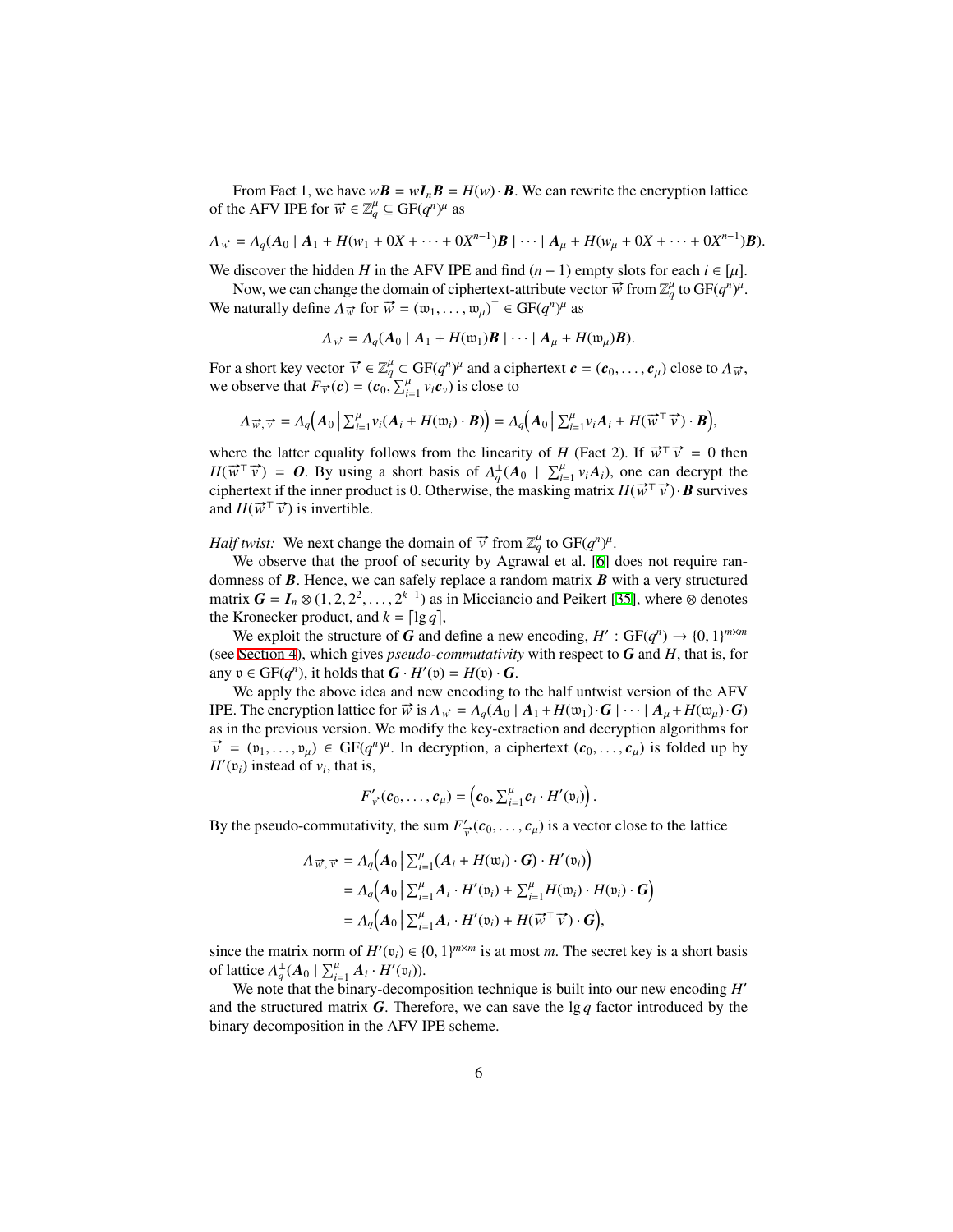## 2 Preliminaries

A security parameter is denoted by κ. We use the standard *O*-notations, *O*, Θ, Ω, and  $\omega$ . We use capital bold symbols  $A$ ,  $B$ ,  $C$  for matrices. In particular,  $I_n$  denotes an *n* by *n* identity matrix. We use lower-case bold symbols *a*, *b*, *c* for vectors. In addition, we use over-arrows to denote ciphertext- and key-attribute vectors as  $\vec{w}$ ,  $\vec{v}$ . We use lower-case fraktur symbols  $a, b, c$  for polynomials and elements of  $GF(q^n)$ . The abbreviations DPT and PPT stand for deterministic polynomial time and probabilistic polynomial time. For any integer  $q \ge 3$ , we write  $\mathbb{Z}_q$  for the ring  $\{-(q-1)/2, \ldots, -1, 0, 1, \ldots, (q-1)/2\}$  with addition and multiplication modulo *q*.

A function  $f(\kappa)$  is said to be negligible if  $f(\kappa) = \kappa^{-\omega(1)}$ . We denote a set of negligible functions by negl(*κ*). For a positive integer *n*, [*n*] denotes  $\{1, 2, \ldots, n\}$ . For  $x \in \mathbb{R}$ , we define  $\lfloor x \rfloor = \lceil x - 1/2 \rceil$  as the integer closest to *x*. For  $\mathbf{x} = (x_1, \dots, x_\ell) \in \mathbb{R}^\ell$ , we define  $\lfloor x \rceil$  as  $(\lfloor x_1 \rceil, \ldots, \lfloor x_\ell \rceil) \in \mathbb{Z}^\ell$ . For two matrices  $X \in \mathbb{R}^{m \times n_1}$  and  $Y \in \mathbb{R}^{m \times n_2}$ ,  $\lfloor X \rceil$   $Y \rfloor \in$  $\mathbb{R}^{m \times (n_1+n_2)}$  is the concatenation of the columns of *X* and *Y*. For two matrices  $X \in \mathbb{R}^{m_1 \times n}$ and  $Y \in \mathbb{R}^{m_2 \times n}$ ,  $[X; Y] \in \mathbb{R}^{(m_1 + m_2) \times n}$  is the concatenation of the rows of *X* and *Y*. For a vector  $\mathbf{x} \in \mathbb{R}^m$ ,  $\|\mathbf{x}\|_p$  denotes the  $\ell_p$  norm of  $\mathbf{x}$ . For ease of notation, we omit the subscript if  $p = 2$ .

For matrix  $X = [x_1 \dots x_n]$ ,  $\tilde{X}$  denotes the Gram-Schmidt orthogonalization of X. For a matrix  $X = [x_1; \ldots; x_m] \in \mathbb{R}^{m \times n}$ ,  $||X||_{\text{row}} = \max_i ||x_i||$ . For a matrix  $X \in \mathbb{R}^{m \times n}$ , *s*<sub>1</sub>(*X*) denotes the largest singular value of *X*; we have that  $s_1(X) = \sup_{u \in \mathbb{R}^n, ||u|| = 1} ||Xu||$  $\sup_{u' \in \mathbb{R}^m, \|u'\| = 1} \|X^\top u'\|$ . For two matrices  $X \in \mathbb{R}^{n \times m}$  and  $Y \in \mathbb{R}^{m \times k}$ , we have  $s_1(XY) \leq$  $s_1(X) \cdot s_1(Y)$ . We also have for any  $X \in \mathbb{R}^{n \times m}$ ,  $||X||_{row}$ ,  $||X^{\top}||_{row} \leq s_1(X)$ . Finally, for ring *R* and positive integer *n*,  $GL_n(R)$  denotes the set of *n* by *n* invertible matrices whose entries in *R*.

*Distribution:* We recall distributions in the lattice-based cryptography. For a distribution  $\chi$ , we often write  $x \leftarrow \chi$ , which indicates that we take a sample x from  $\chi$ . For a finite set *S*,  $U(S)$  denotes the uniform distribution over *S*. The Gaussian distribution with mean 0 and variance  $s^2$ , denoted by  $N(0, s^2)$ , is defined by density function  $(1/s \sqrt{2\pi}) \cdot$ exp( $-x^2/2s^2$ ) over ℝ. For  $\alpha \in (0, 1)$  and positive integer q, we define the *discretized* Gaussian  $\bar{\Psi}_{\alpha}$  as: take sample *x* from  $N(0, \alpha^2/2\pi)$  and output  $[qx]$  mod *q*. For positive real *s*, the *n*-dimensional Gaussian function is defined as  $\rho_s(\mathbf{x}) = \exp(-\pi ||\mathbf{x}||^2 / s^2)$ . For positive real *s* and countable set *A*, the *discrete* Gaussian distribution *DA*,*<sup>s</sup>* is defined by  $D_{A,s}(\boldsymbol{x}) = \frac{\rho_s(\boldsymbol{x})}{\sum_{\boldsymbol{y} \in A} \rho_s(\boldsymbol{y})}$ .

#### 2.1 Lattices

A (full-rank) lattice in  $\mathbb{R}^n$  is  $\Lambda = \{\sum_{i=1}^n x_i \mathbf{b}_i : x_i \in \mathbb{Z}\}\)$ , where  $\mathbf{b}_1, \ldots, \mathbf{b}_n \in \mathbb{R}^n$  are linearly independent over  $\mathbb{R}^n$ . Matrix  $\mathbf{B} = [\mathbf{b}_1 \dots \mathbf{b}_n]$  is a basis of lattice  $\Lambda$ . For  $\mathbf{A} \in \mathbb{Z}_q^{n \times m}$  and  $u \in \mathbb{Z}_q^n$ , we define lattices and their shift:

> $\Lambda_q(A) = \{ y \in \mathbb{Z}^m : \exists s \in \mathbb{Z}_q^n \text{ such that } y \equiv A^\top s \pmod{q} \},\$  $\Lambda_q^{\perp}(A) = \{e \in \mathbb{Z}^m : Ae \equiv 0 \pmod{q}\},\$  $\Lambda_q^{\mathbf{u}}(A) = \{ \mathbf{e} \in \mathbb{Z}^m : A\mathbf{e} \equiv \mathbf{u} \pmod{q} \}.$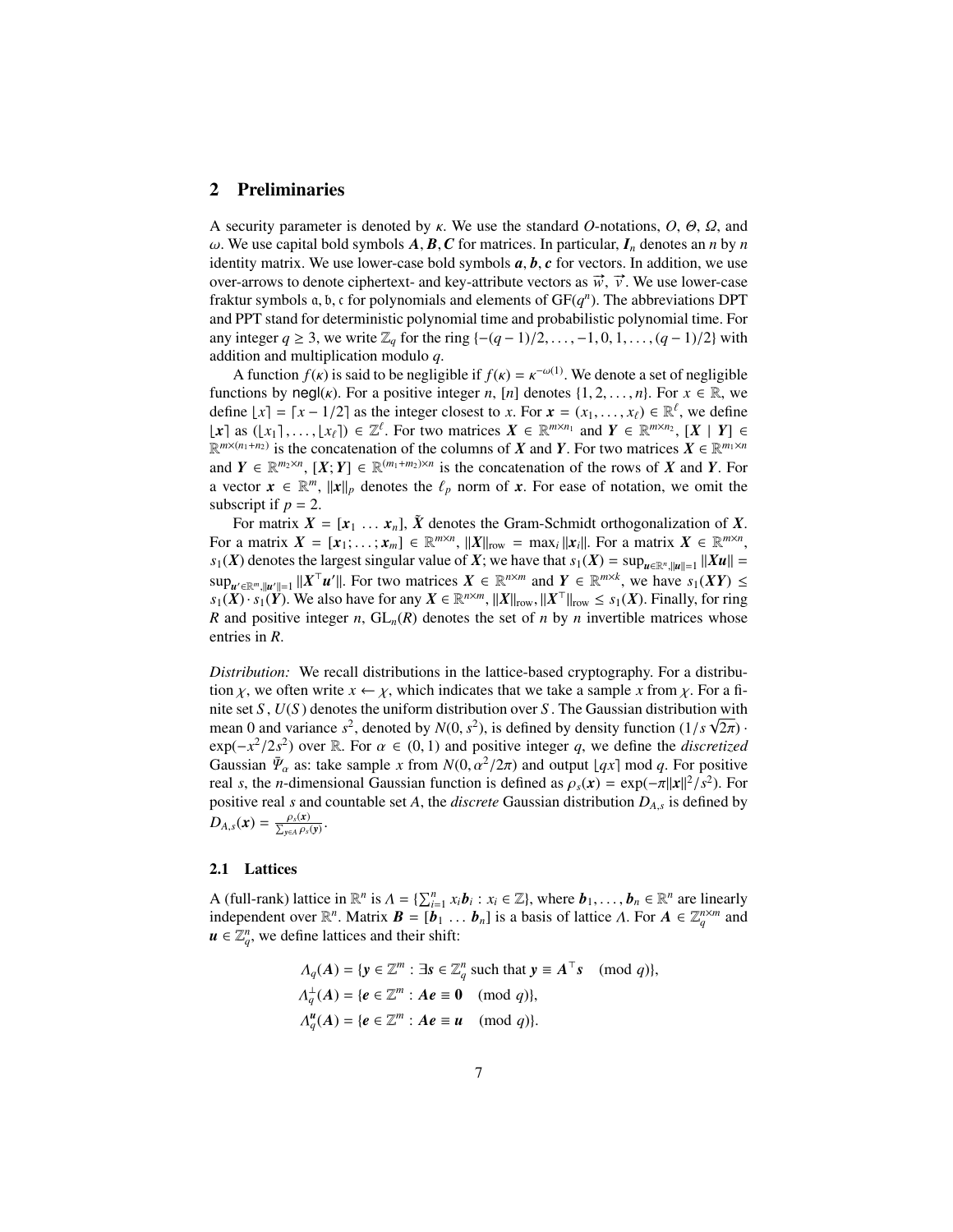We recall the property of very structured matrix *G*.

**Theorem 2.1** (Adapted version of [\[35](#page-17-9), Theorem 4.1]). *Let*  $q \ge 2$ ,  $n \ge 1$ ,  $k = \lceil \lg q \rceil$ , *and*  $\bar{m} = n$ *k be integers. Let*  $g = (1, 2, ..., 2^{k-1}) \in \mathbb{Z}^k$  *and*  $G = I_n \otimes g$ . *Then the lattice*  $\Delta A_{\mathbf{q}}^{\perp}(\mathbf{G})$  *has a known basis*  $\mathbf{S} \in \mathbb{Z}^{\bar{m} \times \bar{m}}$  *with*  $\|\tilde{\mathbf{S}}\| \leq \sqrt{5}$  *and*  $\|\mathbf{S}\| \leq \max\{\sqrt{5}, \sqrt{k}\}.$ 

Recently, Micciancio and Peikert introduced a new notion of "trapdoors" for lattices. Let  $m = \overline{m} + nk$ , where  $k = \lfloor \lg q \rfloor$ . We review their notion of trapdoors.

**Definition 2.1** (Adapted, [[35,](#page-17-9) Definition 5.2]). *Let*  $A \in \mathbb{Z}_q^{n \times m}$  and  $G \in \mathbb{Z}_q^{n \times w}$  be ma*trices with*  $m \geq w \geq n$ . We say a matrix  $\mathbf{R} \in \mathbb{Z}^{(m-w)\times w}$  is a **G**-trapdoor with tag *H* ∈  $GL_n(\mathbb{Z}_q)$  ⊆  $\mathbb{Z}_q^{n \times n}$  *if*  $A[R; I_w] = HG$ *. The* quality *of the trapdoor is measured* by  $s_1(\mathbf{R})$ .

Theorem 2.2. *We borrow the following algorithms in [\[35](#page-17-9)], which are improvements of those in the literature* [\[7](#page-15-7),[26](#page-16-7),[9](#page-15-8)[,4](#page-15-5),[42\]](#page-17-13). We set  $k = \lfloor \lg q \rfloor$  and  $m = \overline{m} + nk$  for simplicity of *notation.*

 $G$ enTrap $^D(\bar{A}, H)$ : *Given a matrix*  $\bar{A}\in \mathbb{Z}_q^{n\times \bar{m}}$ , an invertible matrix  $H\in GL_n(\mathbb{Z}_q)$ , and a  $distribution$   $D$   $over  $\mathbb{Z}_q$ *, it outputs*  $A = [\bar{A} \mid HG - \bar{A}R] \in \mathbb{Z}_q^{n \times (\bar{m} + nk)}$  and its trapdoor$  $\boldsymbol{R} \in \mathbb{Z}_q^{\bar{m} \times nk}$  with tag  $\boldsymbol{H}$ , where  $\boldsymbol{R}$  is chosen from distribution  $D$ .

*In particular, we often set q as an odd prime,*  $\bar{m} = n \lg q + \omega(\lg \kappa)$ *,*  $D = U([-1, +1])$ *,* and choose  $\overline{A}$  *from*  $\mathbb{Z}_q^{n \times \overline{n}}$  *uniformly at random. These settings yield the obtained matrix*  $A$  *as*  $\text{negl}(k)$ -uniform and  $s_1(R) \leq C(\sqrt{\bar{m}} + \sqrt{n}k)$  with overwhelming prob*ability.*

SampleD(*R*, *A*, *H*, *u*, *s*): *The input is*  $A \in \mathbb{Z}_q^{n \times m}$ , *its trapdoor*  $R \in \mathbb{Z}_q^{\overline{n} \times nk}$  with tag  $H \in$  $GL_n(\mathbb{Z}_q)$ , and a target vector **u**, and Gaussian parameter  $s > \sqrt{s_1(\mathbf{R})^2 + 1} \cdot \sqrt{7}$ .  $\omega(\sqrt{\lg n})$ . It outputs **x** according to a distribution statistically close to  $D_{\Lambda_q^u(A),s}$ ; *roughly speaking, it samples*  $x$  *from*  $D_{\mathbb{Z}_s}^m$  *conditioned on*  $Ax = u$ *.* 

## 2.2 Assumption

The learning with errors (LWE) problem proposed by Regev [[46\]](#page-17-7) is a generalization of the learning parity noise (LPN) problem.

For vector  $s \in \mathbb{Z}_q^n$  and distribution  $\chi$  over  $\mathbb{Z}_q$ , let  $A(s,\chi)$  be a distribution over  $\mathbb{Z}_q^n \times \mathbb{Z}_q$ defined by taking samples  $\boldsymbol{a} \leftarrow \mathbb{Z}_q^n$  and  $x \leftarrow \chi$ , and outputting  $(\boldsymbol{a}, \boldsymbol{a}^\top \boldsymbol{s} + x)$ .

**Definition 2.2** (The LWE problem and assumption). *For integer*  $q = q(n)$  *and distribution*  $\chi$  *over*  $\mathbb{Z}_q$ *, the learning with errors problem,* LWE( $q$ , $\chi$ )*, distinguishes oracle*  $A(\mathbf{s}, \chi)$  *from oracle*  $U(\mathbb{Z}_q^n \times \mathbb{Z}_q)$  *for uniformly random*  $\mathbf{s} \in \mathbb{Z}_q^n$ *.* 

*We say the LWE assumption holds if for any PPT adversary* A*, its advantage*

$$
\mathsf{Adv}_{\mathcal{A},\mathsf{LWE}(q,\chi)}(n) = \left| \Pr[\mathcal{A}^{A(s,\chi)}(1^n) = 1] - \Pr[\mathcal{A}^{U(\mathbb{Z}_q^n \times \mathbb{Z}_q)}(1^n) = 1] \right| = \mathsf{negl}(n),
$$

*where*  $s \leftarrow \mathbb{Z}_q^n$ .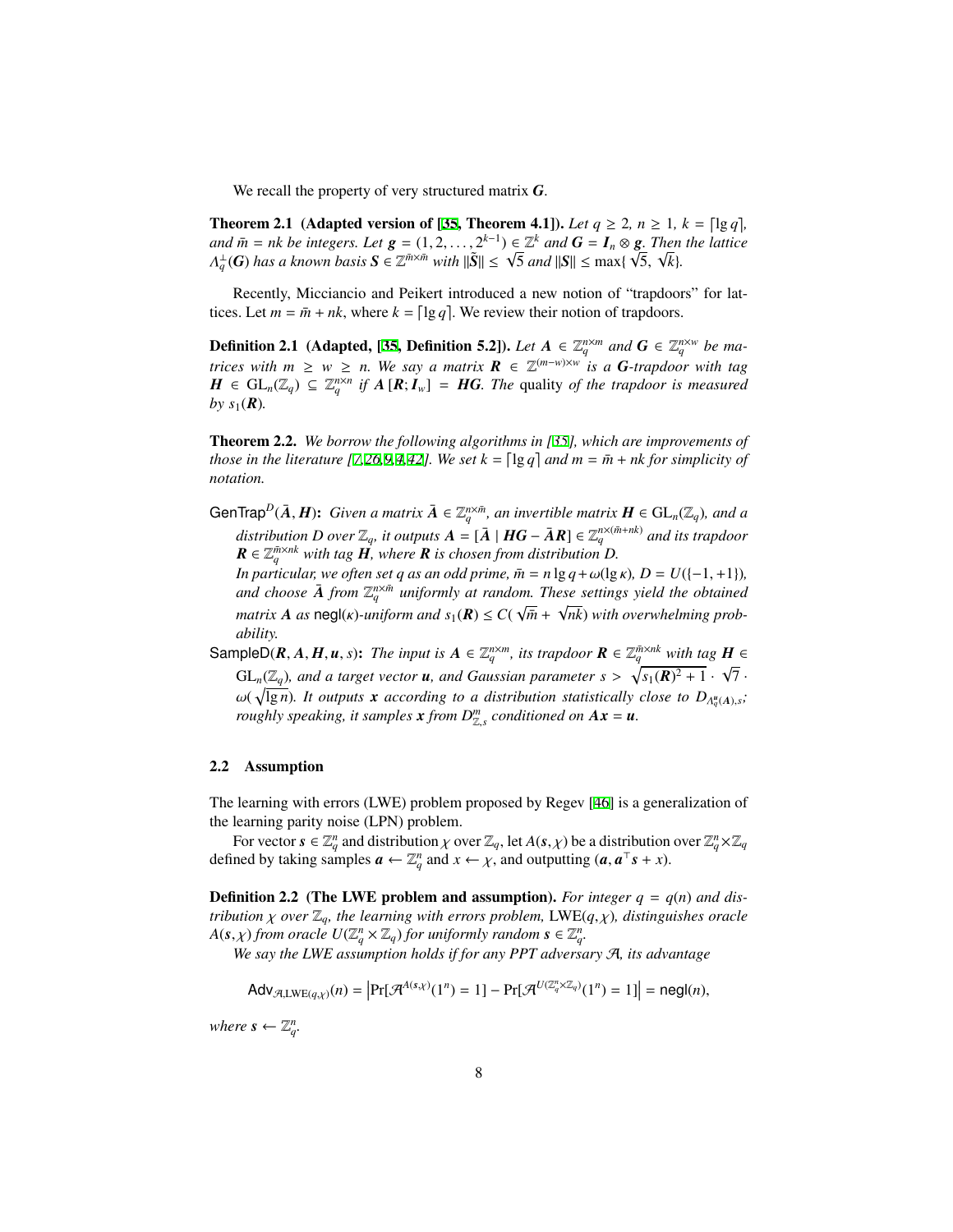It is well-known that under (quantum) reductions, solving the LWE problem *on average* is as hard as the *worst* case of the approximation version of the shortest independent vector problem,  $SIVP_{\gamma}$ , and the decision version of the shortest vector problem, GapSVP<sub>γ</sub>, where  $\gamma$  is an approximation factor for appropriate parameters. In particular, we have a reduction with parameter  $\chi = \bar{\Psi}_\alpha$ ,  $\alpha q \ge 2\sqrt{n}$ , and  $\gamma = \tilde{O}(n/\alpha)$ . See [[46](#page-17-7)[,41](#page-17-11)] for details.

# 3 Predicate Encryption

We review the syntax of predicate encryption.

**Definition 3.1.** *Let*  $\mathcal{P}: \Phi \times \Sigma \rightarrow \{0, 1\}$  *be a predicate where*  $\Phi$  *and*  $\Sigma$  *denote* "*key attribute" and "ciphertext attribute" spaces. A predicate encryption scheme for* P *is a fourtuplet of algorithms.*

- Setup( $1^k$ )  $\rightarrow$  (pp, msk): The setup algorithm takes as input security parameter  $1^k$  and *outputs public parameters pp and master secret key msk.*
- Extract( $msk, \phi$ )  $\rightarrow dk_{\phi}$ : *The extraction algorithm takes as input msk and key attribute*  $\phi \in \Phi$ *. It outputs decryption key dk*<sub> $\phi$ </sub>.
- $Enc(pp, \sigma, M) \rightarrow ct$ : *The encryption algorithm takes as input pp, ciphertext attribute*  $\sigma \in \Sigma$ , and message  $M \in \mathcal{M}$ . It outputs ciphertext ct.
- Dec(*pp*,  $dk_{\phi}$ ,  $ct$ ) → *M* or  $\bot$ : *The decryption algorithm takes as input decryption key dk*<sup> $\phi$ </sup> *and ciphertext ct. It outputs either*  $M \in \mathcal{M}$  *or rejection symbol* ⊥*.*

We define slightly weak correctness for decryption. For any  $\phi \in \Phi$ ,  $\sigma \in \Sigma$ , and  $M \in \mathcal{M}$ , if  $P(\phi, \sigma) = 1$  then

$$
\Pr\left[M = \tilde{M} : \begin{array}{c} (pp, msk) \leftarrow \text{Setup}(1^{\kappa}); dk_{\phi} \leftarrow \text{Extract}(msk, \phi); \\ ct \leftarrow \text{Enc}(pp, \sigma, M); \tilde{M} \leftarrow \text{Dec}(pp, dk_{\phi}, ct); \end{array}\right\}
$$

is overwhelming probability and if  $P(\phi, \sigma) = 0$  then

$$
\Pr\left[\tilde{M} = \bot : \begin{array}{c} (pp, msk) \leftarrow \text{Setup}(1^{\kappa}); dk_{\phi} \leftarrow \text{Extract}(msk, \phi); \\ ct \leftarrow \text{Enc}(pp, \sigma, M); \tilde{M} \leftarrow \text{Dec}(pp, dk_{\phi}, ct); \end{array}\right\}
$$

is overwhelming probability. As in [\[6](#page-15-1)], our construction satisfies the different correctness condition: the latter condition is replaced with the condition that if  $\mathcal{P}(\phi, \sigma) = 0$ then  $\text{Dec}(pp, d k_{\phi}, ct)$  is computationally indistinguishable from a uniformly random element in  $M$ . One can use a suitable message padding to obtain the original correctness, if an IPE scheme has message space  $\{0, 1\}^{\ell}$  for sufficiently large  $\ell$ .

We next review the security definition of predicate encryption. Roughly speaking, we say that a PE scheme is weakly attribute hiding in a selective attribute setting against chosen-plaintext attacks (wAH-sA-CPA), if any adversary cannot distinguish  $Enc(pp, \sigma_0, M_0)$  or  $Enc(pp, \sigma_1, M_1)$ , where  $\sigma_0$  and  $\sigma_1$  are declared at the initialization, even if the adversary can query the decryption key  $dk_{\phi}$  for  $\mathcal{P}(\sigma_0, \phi) = \mathcal{P}(\sigma_1, \phi) = 0$ . The precise definition follows: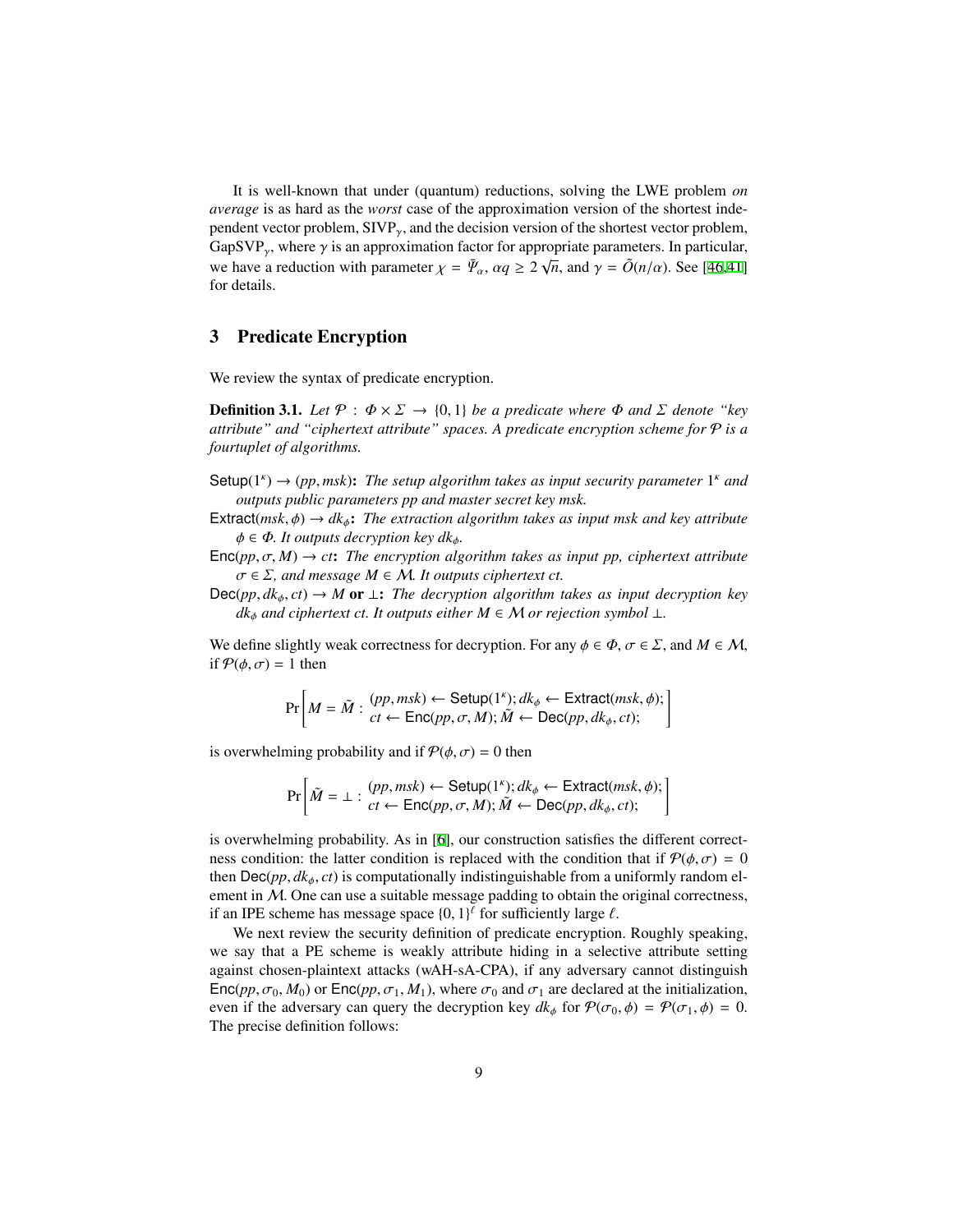Definition 3.2 (wAH-sA-CPA security). *Let* PE *be a predicate encryption scheme,* A *an adversary, and* κ *a security parameter. The experiment between a challenger and* adversary  $\mathcal{A}$ ,  $\mathsf{Expt}_{\mathcal{A},\mathsf{PE}}^{\mathsf{wah-sa-cpa}}(1^{\kappa})$ *, is defined as follows:* 

- **Initialization:** Given security parameter 1<sup>k</sup>, run adversary *A* with 1<sup>k</sup>. Receive two  $ciphertext$  attributes  $\sigma_0, \sigma_1 \in \Sigma$  from A. Run (pp, msk)  $\leftarrow$  Setup(1<sup>k</sup>). Flip a coin  $b \leftarrow \{0, 1\}.$
- Learning Phase: *Feed pp to adversary* A*. Adversary* A *could issue queries to the following oracles in any order and many times except for the constraint regarding oracle* Challenge*.*
	- $\sim$  *Oracle* Extract *receives* key attribute  $\phi \in \Phi$  *subject to the restriction that*  $P(\phi, \sigma_0) = P(\phi, \sigma_1) = 0$ . If so, it obtains  $dk_{\phi} \leftarrow$  Extract(msk,  $\phi$ ) and provides  $\mathcal{A}$  *with dk*<sub> $\phi$ </sub>.
	- $−$  *Oracle* CHALLENGE *receives two messages*  $M_0$  *and*  $M_1$ *. It obtains*  $C \leftarrow \text{Enc}(pp,$  $\sigma_b$ ,  $M_b$ ) *and provides*  $\mathcal{A}$  *with*  $C$ .
- *Eventually,*  $\mathcal{A}$  *halts after it outputs its decision, b'*  $\in$  {0, 1}*.* Finalization: *Output* 1 *if b*′ = *b. Otherwise, output* 0*.*

*We define the advantage of* A *as*

$$
\mathsf{Adv}_{\mathcal{A},\mathsf{PE}}^{\mathsf{wah}\text{-}\mathsf{sa}\text{-}\mathsf{cpa}}(\kappa) = \Big|\mathsf{Pr}[\mathsf{Expt}_{\mathcal{A},\mathsf{PE}}^{\mathsf{wah}\text{-}\mathsf{sa}\text{-}\mathsf{cpa}}(1^\kappa) = 1 \mid b = 0] - \mathsf{Pr}[\mathsf{Expt}_{\mathcal{A},\mathsf{PE}}^{\mathsf{wah}\text{-}\mathsf{sa}\text{-}\mathsf{cpa}}(1^\kappa) = 1 \mid b = 1]\Big|\,.
$$

*We say that* PE *is weakly attribute hiding against chosen-plaintext attacks in selective attribute setting (wAH-sA-CPA-secure) if Adv<sup>wah-sa-cpa</sup>(κ) is negligible for every PPT adversary* A*.*

# <span id="page-9-0"></span>4 Pseudo-Commutativity of Invertible Difference Encoding

In this section, we define *H* and  $H_g$  such that, for any  $\alpha$ ,  $H(\alpha) \cdot G = G \cdot H_g(\alpha)$  holds and  $s_1(H_g(\mathfrak{a}))$  is small. We first recall the polynomial rings. After a reminder of the invertible difference encoding, we define its companion *Hg*.

#### 4.1 Quick Reminder of Rings

Consider a finite ring  $R = \mathbb{Z}_q[X]/\langle g \rangle$ , where  $g \in \mathbb{Z}_q[X]$  is monic and of degree *n*. If *q* is prime and g is irreducible over  $\mathbb{Z}_q$ , ring *R* is the field GF( $q^n$ ).

We define the mapping  $\tau : R \to \mathbb{Z}_q^n$  by  $\mathfrak{a} = a_0 + a_1 X + \dots + a_{n-1} X^{n-1} \mapsto (a_0, \dots, a_{n-1})^\top$ . By this mapping (as known as "coefficient embedding"), we can identify a polynomial in *R* with a vector in  $\mathbb{Z}_q^n$ . We next define Rot :  $R \to \mathbb{Z}_q^{n \times n}$  by

$$
\mathfrak{a}=a_0+a_1X+\ldots a_{n-1}X^{n-1}\mapsto [\tau(\mathfrak{a})\,\tau(\mathfrak{a}X)\,\ldots\,\tau(\mathfrak{a}X^{n-1})],
$$

which is borrowed from Micciancio [[33\]](#page-17-14). We note that

$$
Rot(a) \cdot \tau(b) = \tau(ab), Rot(a) \cdot Rot(b) = Rot(ab), and Rot(a) + Rot(b) = Rot(a + b),
$$

and, thus, Rot is a ring-homomorphism from *R* into  $\mathbb{Z}_q^{n \times n}$ .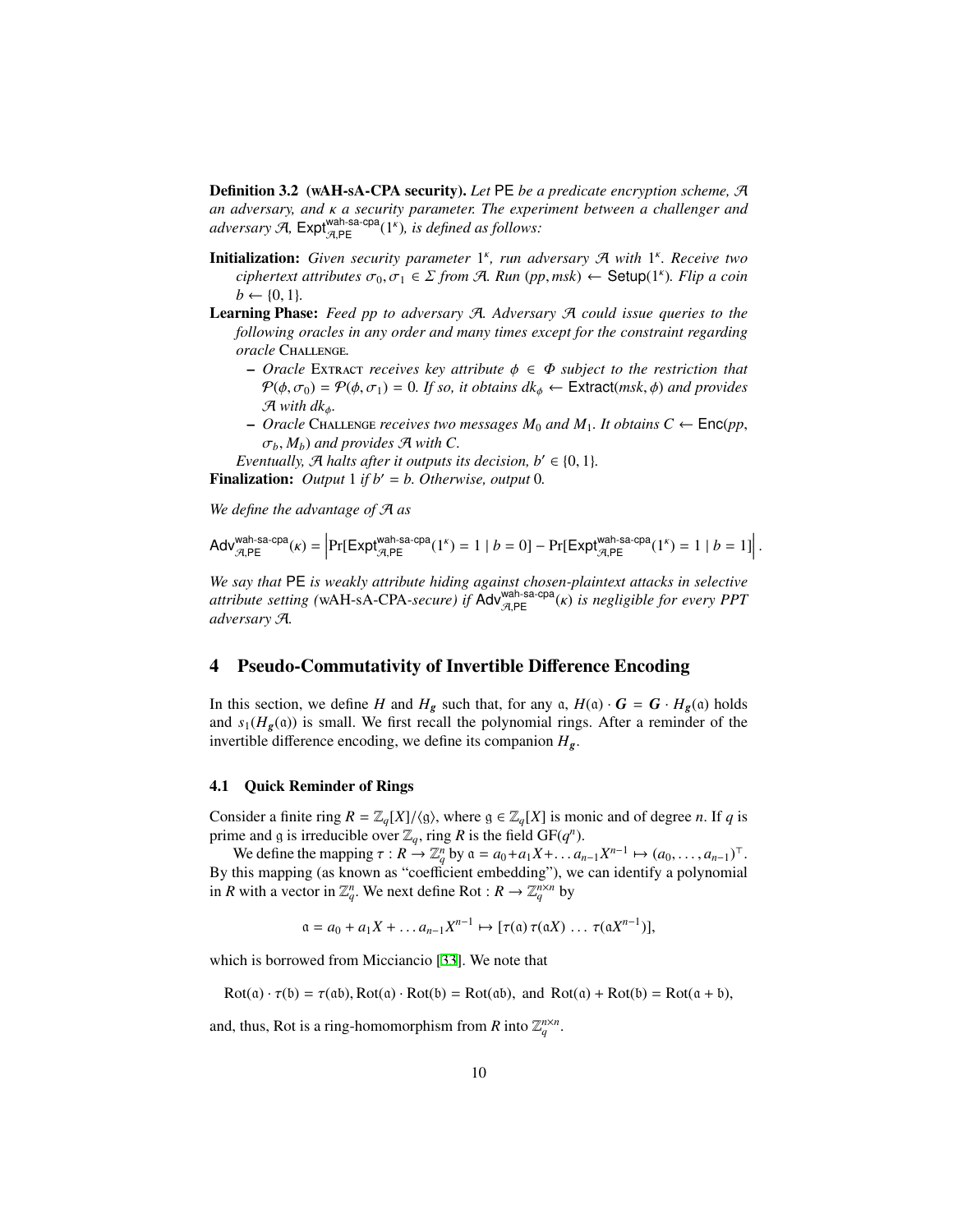#### 4.2 Invertible Difference Encoding *H*

Lattice-based cryptography often employs an encoding  $H : GF(q^n) \to \mathbb{Z}_q^{n \times n}$  for prime *q*, e.g., [\[43](#page-17-15), due to Micciancio] and [\[4](#page-15-5)]. Hereafter we stick to prime *q*.

We say that *H* is an invertible difference if for any two distinct polynomials  $a \neq a' \in$  $GF(q^n)$ , the difference of outputs,  $H(\mathfrak{a}) - H(\mathfrak{a}')$ , is always invertible.

In this paper, we employ explicit *H* defined by  $H(\alpha) := Rot(\alpha)$ . It holds that  $H(\alpha)$  –  $H(\alpha') = H(\alpha - \alpha')$  for any  $\alpha \neq \alpha'$ . If  $\alpha - \alpha'$  is a unit, that is,  $\alpha \neq \alpha' \in \text{GF}(q^n)$ , then  $H(\alpha - \alpha')$ is also a unit in  $\mathbb{Z}_q^{n \times n}$ . In addition, we note that for any constant  $a \in \mathbb{Z}_q \subset \text{GF}(q^n)$ ,  $H(a) = aI_n$ .

## 4.3 New Encoding *H<sup>g</sup>*

We define a new encoding, denoted by  $H_g$ , that maps an element in  $GF(q^n)$  to matrices in  ${0, 1, \ldots, b − 1}^{nk \times nk}$  and gives pseudo-commutativity with *G* and *H*.

Let *b* ≥ 2 be a positive integer and let *B* be the range  $\{0, 1, \ldots, b - 1\}$  ⊂  $\mathbb{Z}_q$ . We define  $k = \lceil \log_b q \rceil$  and  $g = (1, b, \dots, b^{k-1})$ . The gadget matrix *G* in [[35\]](#page-17-9) is defined by

$$
G = I_n \otimes g = \begin{bmatrix} -g & & & \\ & -g & & \\ & & \ddots & \\ & & & -g \end{bmatrix} = \begin{bmatrix} 1 & b & \dots & b^{k-1} & & \\ & & 1 & b & \dots & b^{k-1} & \\ & & & \ddots & \\ & & & & 1 & b & \dots & b^{k-1} \end{bmatrix} \in \mathbb{Z}_q^{n \times nk}.
$$

For  $a \in \mathbb{Z}_q$ , we define *b*-ary decomposition of *a* by  $d_g(a) = (a_1, \dots, a_k)^\top \in B^k$ , on which we have that  $g \cdot d_g(a) = \sum_{i=1}^{k} a_i \cdot b^{i-1} = a$ .

We define  $H_g$ (a) as the *b*-ary decomposition of  $H$ (a). More formally, we first define the mapping  $D_g$  by

$$
D_g: a \in \mathbb{Z}_q \mapsto [d_g(a) \ d_g(ba) \ \ldots \ d_g(b^{k-1}a)] \in B^{k \times k}.
$$

By the definition of  $D_g$ , we have that  $g \cdot D_g(a) = (a, ba, \dots, b^{k-1}a) = a \cdot g$ , which is a source of the pseudo-commutativity. Next, we extend the domain of  $D_g$  to any matrix  $A = \{a_{i,j}\} \in \mathbb{Z}_q^{n \times m}$  as follows:

$$
D_g(A) = \begin{bmatrix} D_g(a_{1,1}) D_g(a_{1,2}) \dots D_g(a_{1,m}) \\ D_g(a_{2,1}) D_g(a_{2,2}) \dots D_g(a_{2,m}) \\ \vdots & \vdots \\ D_g(a_{n,1}) D_g(a_{n,2}) \dots D_g(a_{n,m}) \end{bmatrix} \in B^{nk \times mk}
$$

.

Finally, we define  $H_g$  that maps a polynomial into a matrix as follows:

$$
\mathfrak{a} = a_0 + a_1 x + \dots + a_{n-1} x^{n-1} \in \mathbf{GF}(q^n) \mapsto D_g(\mathbf{Rot}(\mathfrak{a})) \in B^{nk \times nk}.
$$

The mapping  $H_g$  has two properties that are crucial for our construction. One is pseudo-commutativity with *G* and *H* and the other is a small matrix norm.

**Lemma 4.1.** *Let*  $G = I_n \otimes g \in \mathbb{Z}_q^{n \times nk}$ *. It holds that, for any*  $\alpha \in GF(q^n)$ *,*  $G \cdot H_g(\alpha) =$  $H(\mathfrak{a}) \cdot G$ .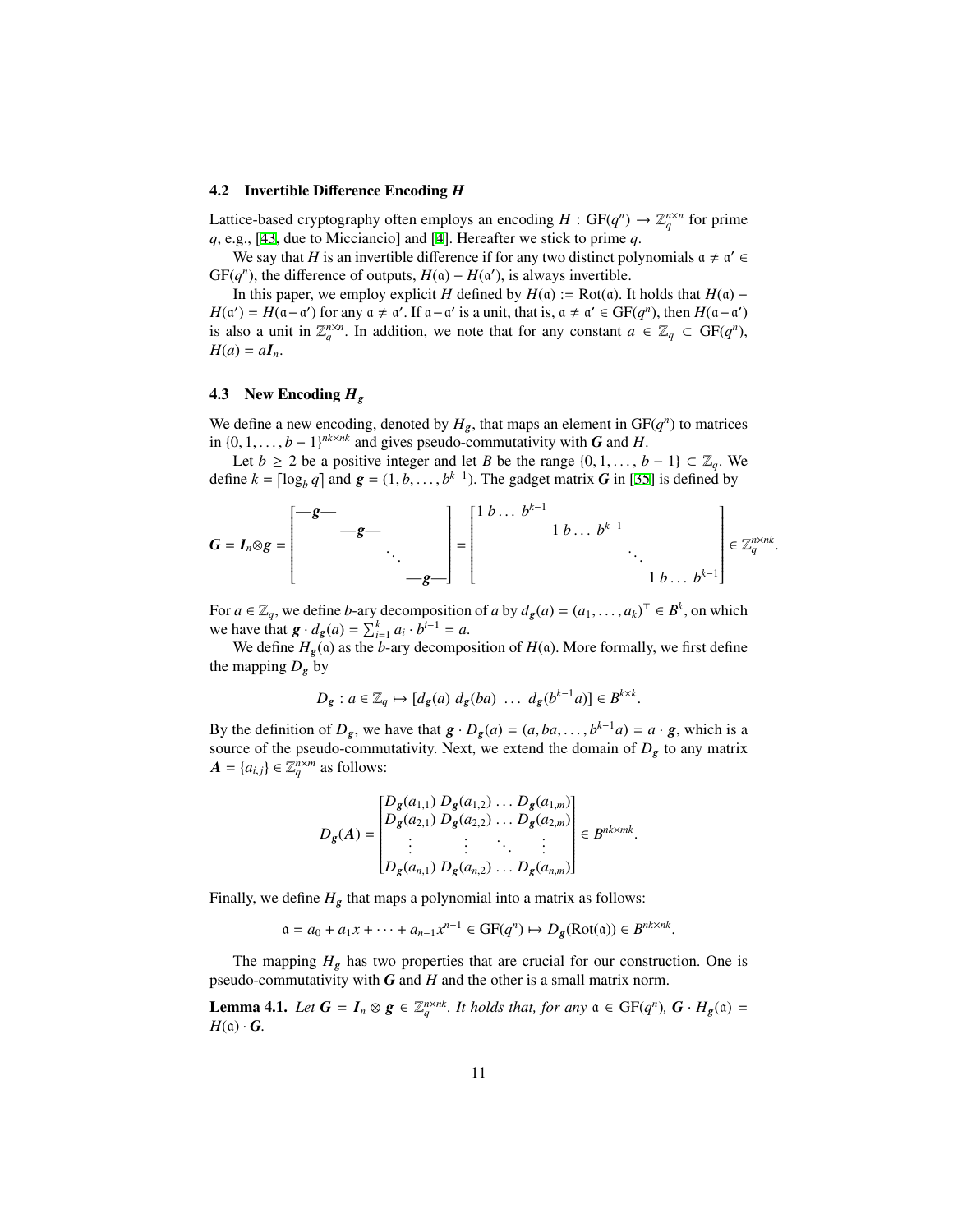*Proof.* We show that for any matrix  $A \in \mathbb{Z}_q^{n \times n}$ ,  $G \cdot D_g(A) = A \cdot G$ , where  $A = [a_1 \mid a_2 \mid a_3 \mid a_4 \mid a_5 \in \mathbb{Z}_q^{n \times n}$ ,  $G \cdot D_g(A) = A \cdot G$ , where  $A = [a_1 \mid a_2 \mid a_3 \mid a_4 \mid a_5 \in \mathbb{Z}_q^{n \times n}$  $\cdots$  |  $a_n$ ]. We divide the matrices into *k* submatrices;  $G \cdot D_g(A) = [L_1 \mid \cdots \mid L_k]$  and  $A \cdot G = [R_1 | \cdots | R_k]$ , where  $L_i, R_i \in \mathbb{Z}_q^{n \times n}$ . It is easy to check that  $L_i = a_i \otimes g = R_i$  for any *i*.  $□$ 

**Lemma 4.2.** *For any*  $a \in GF(q^n)$ ,  $||H_g(a)||_{row} \leq (b-1)$ · √ *nk and s*<sub>1</sub>( $H_g$ ( $a$ )) ≤ (*b* − 1)*nk*.

*Proof.* Since  $H_g \in B^{nk \times nk}$ , the maximal length of the rows is at most  $(b-1)\sqrt{nk}$ . The latter bound is obtained by the upper bound on the length of  $(b-1) \cdot 1 \cdot u$ , where 1 is an *nk*-dimensional all-1 matrix and *u* is a unit vector. ⊓⊔

## 4.4 On the Case Composite *q*

Although we have stuck to prime  $q$  here, lattice-based cryptography often employs  $q =$  $p^e$ , say  $q = 2^k$ , or  $q = \prod_i p_i$  for small prime  $p_i$  for the sake of easiness and speed of implementations. Therefore, one would extend our technique into such cases.

Micciancio and Peikert [[35](#page-17-9), Section 6.1 of the ePrint version] and Alperin-Sheriff and Peikert [[8,](#page-15-6) Section 5.1] defined an encoding  $H : \mathbb{Z}_q[X]/\langle g \rangle \to \mathbb{Z}_q^{n \times n}$ , where g is a monic degree-*n* polynomial in  $\mathbb{Z}[X]$  and irreducible modulo every prime *p* dividing *q*. In their constructions, *H* is a ring homomorphism from  $R = \mathbb{Z}_q[X]/\langle g \rangle$  into  $\mathbb{Z}_q^{n \times n}$ . Thus, if u ∈ *R* is a unit, then *H*(u) is invertible. In general, *H*(u) is not invertible even for non-zero  $u \in R \setminus R^*$ .

This property suffices for public-key encryption, IBE, and signature, but, may trouble designers of predicates. If one can ensure that the inner product results in either a unit or zero of *R*, one can employ the above techniques.

## 4.5 On the Ring-LWE Setting

When *q* is a prime, then we can extend our new encoding into the ring-LWE setting [[32\]](#page-17-8). Let us consider the cyclotomic ring  $\mathcal{R} = \mathbb{Z}[X]/\langle \Phi_m(X) \rangle$ , where  $\Phi_m(X)$  denotes the *m*-th cyclotomic polynomial. Let *n* be the degree of  $\Phi_m(X)$ . For any poly(*n*)-bounded prime *q*, we let  $\mathcal{R}_q = \mathcal{R}/q\mathcal{R}$ .

*The Micciancio–Peikert algorithm in the ring-LWE setting:* Let  $g = (1, b, \ldots, b^{k-1}) \in$  $\mathcal{R}_q^k$ . In the ring setting, we will use *g* directly instead of *G*. Let us set  $R = \mathbb{Z}_q[X]/\langle g \rangle \simeq$  $GF(q^n)$  as in the LWE case.

Micciancio and Peikert [\[34](#page-17-10)] define  $R$  to be  $R$ -module  $3$  by extending the ideas in [\[35](#page-17-9), Section 6.1 of the ePrint version] and [\[8](#page-15-6), Section 5.1]. Formally speaking, for  $a \in R$  and  $b \in \mathcal{R}$ , scalar multiplication  $a \odot b \in \mathcal{R}$  is defined by  $\sigma^{-1}(a \cdot \sigma(b)) \in \mathcal{R}$ , where  $\sigma : \mathcal{R} \to R$ is an additive isomorphism. (Notice that *R* and *R* are additively isomorphic to  $\mathbb{Z}_q^n$ .) By the construction,  $R$  is an  $R$ -module and  $\alpha$  acts as the linear transformation over  $R$ . Now, the trapdoor of  $a \in \mathcal{R}_q^{\bar{m}+k}$  with tag  $\mathfrak{h} \in R$  is short  $R \in \mathcal{R}_q^{\bar{m}+k}$  satisfying  $a = [\bar{a} \mid \mathfrak{h} \odot g - \bar{a}R]$ . We can define the new encoding  $h_g: R \to R^{k \times k}$  in a similar way to the LWE case. We defer the details to the full version.

<span id="page-11-0"></span><sup>&</sup>lt;sup>3</sup> We say R is R-module if for any  $x, y \in R$  and any  $x, y \in R$ , we have  $r(x + y) = rx + ry$ ,  $(r + 5)x = rx + 5x$ ,  $(r5)x = r(5x)$ , and  $1_Rx = x$ .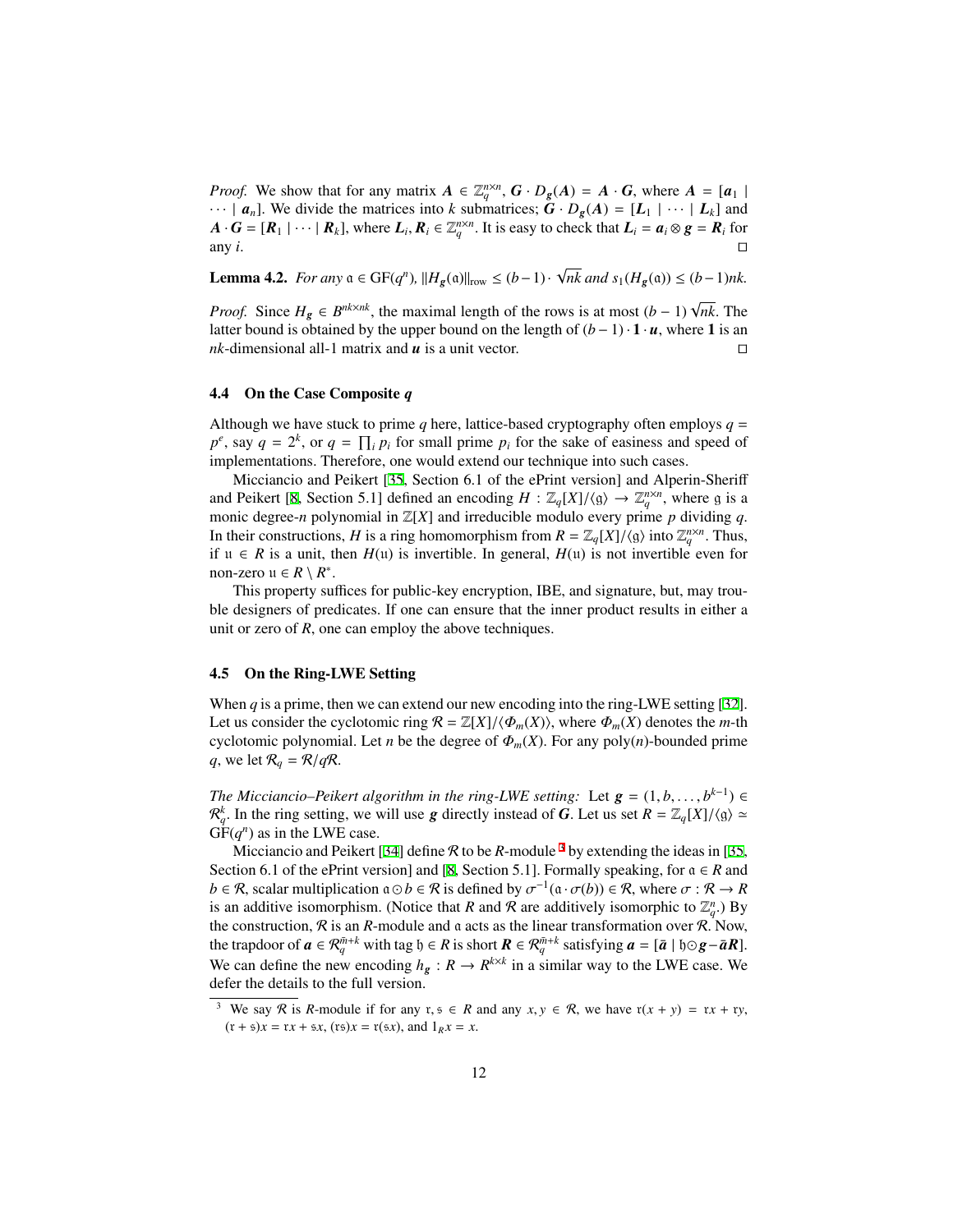Langlois and Stehle  $[47]$  $[47]$  $[47]$  also pointed out another way. Let us consider the case that *n* is even and  $\Phi_m(X)$  is split into two polynomials  $f_1$  and  $f_2$  of degree  $n/2$  which are irreducible over  $\mathbb{Z}_q$ . In such a case, we have  $\mathcal{R}_q \simeq \mathbb{Z}_q[X]/\langle \mathfrak{f}_1 \rangle \times \mathbb{Z}_q[X]/\langle \mathfrak{f}_2 \rangle \simeq \text{GF}(q^{n/2})^2$ . We let  $R = \text{GF}(q^{n/2})$  and consider  $H : R \to R_q$  as follows:

We first define a duplicating function dp :  $GF(q^{n/2}) \rightarrow GF(q^{n/2})^2$  as  $\alpha \mapsto (\alpha, \alpha)$ . By the Chinese remainder theorem, we have invertible mapping  $\tau : \mathbb{Z}_q[X]/\langle \Phi_m(X) \rangle \to$  $\mathbb{Z}_{q}[X]/\langle \mathfrak{f}_1 \rangle \times \mathbb{Z}_{q}[X]/\langle \mathfrak{f}_2 \rangle$  as  $\mathfrak{a} \mapsto (\mathfrak{a} \bmod \mathfrak{g}_1, \mathfrak{a} \bmod \mathfrak{g}_2)$ . Then, we define the full-rank difference encoding from GF( $q^{n/2}$ ) to  $R_q$  as  $H = \tau^{-1} \circ dp$ . By the construction, *H* is an isomorphism from GF( $q^{n/2}$ ) to a sub-ring of  $\mathcal{R}_q$ , which is a field.

Now, the trapdoor of  $a \in \mathcal{R}_q^{\bar{m}+k}$  with tag  $b \in R$  is  $R \in \mathcal{R}_q^{\bar{m}+k}$  satisfying  $a = [\bar{a} \mid \bar{a}]$ *H*(b) $g - \bar{a}R$ ]. We can define the new encoding  $H_g : R \to \mathcal{R}_q^{k \times k}$  in a similar way to the LWE case. We defer the details to the full version.

# 5 Our Construction

We describe our IPE scheme that supports inner-product predicates over  $GF(q^n)^{\mu}$ . The scheme is obtained by applying our ideas in the introduction to the AFV IPE scheme. The extension to HIPE is deferred to the full version.

Let  $\kappa \in \mathbb{N}$  be a security parameter. Let  $\mu$  be the length of predicate and attribute vectors. Let *n* be a dimension of lattices and let *q* and *m* be the parameters that define the matrices. Let  $g = g(x) \in \mathbb{Z}_q[x]$  be a monic, irreducible polynomial of degree *n* that explicitly defines  $GF(q^n)$ .

For simplicity, we set  $b = 2$ ,  $B = \{0, 1\}$ , and  $k = k(\kappa, \mu) = \lceil \lg q \rceil$ . Other choices are possible. For simplicity, we let  $\zeta = \zeta(n)$  denote a fixed  $\omega(\sqrt{\lg n})$  function. Let  $s = s(\kappa, \mu)$  and  $\alpha = \alpha(\kappa, \mu)$  be positive reals that define the Gaussians.

#### 5.1 Construction

Setup( $1^k$ , *n*, *q*, *m*, *ℓ*, *s*, *α*, *g*, *k*): On input a security parameter  $1^k$  and additional parameters:

- 1. Generate a random matrix with a trapdoor by running  $(A, R_A) \leftarrow$  GenTrap(1<sup>k</sup>, *q*, *n*, *m*).
- 2. Choose  $\mu$  uniformly random matrices  $\mathbf{B}_i \leftarrow \mathbb{Z}_q^{n \times nk}$  for  $i \in [\mu]$ .
- 3. Choose a random matrix  $U = [u_1 | \cdots | u_\ell] \leftarrow \mathbb{Z}_q^{n \times \ell}$ .
- Output  $pp = ((n, q, m, \ell, s, \alpha, g, k), A, {B<sub>i</sub>}, U)$  and  $msk = (R<sub>A</sub>, pp)$ .
- Extract(*pp*, *msk*,  $\vec{v}$ ): On input a key-attribute vector  $\vec{v} = (v_1, \dots, v_\mu)^\top \in GF(q^n)^\mu$ :
	- 1. Define the matrices  $B_{\vec{v}} = \sum_{i=1}^{\mu} B_i \cdot H_g(v_i) \in \mathbb{Z}_q^{n \times nk}$  and  $A_{\vec{v}} = [A \mid B_{\vec{v}}] \in$  $\mathbb{Z}_q^{n \times (m+nk)}$ .
	- 2. Sample vectors  $e_1, \ldots, e_\ell$  by using the master secret key  $R_A$ ; Formally, for  $i =$ 1, ...,  $\ell$ , take sample  $e_i \leftarrow$  Sample D $(R_A, A_{\vec{v}}, I, u_i, s)$ .
	- 3. Set  $E_{\vec{v}} = [e_1 | \cdots | e_\ell]$ . (Notice that  $A_{\vec{v}} \cdot E_{\vec{v}} = U$ .)

Output  $dk_{\vec{v}} = \mathbf{E}_{\vec{v}}$ .

 $\text{Enc}(pp, \vec{w}, \vec{m})$ : On input *pp*, a ciphertext-attribute vector  $\vec{w} = (w_1, \dots, w_\mu)^\top \in \text{GF}(q^n)^\mu$ , and a message  $\mathbf{m} \in \{0, 1\}^{\ell}$ :

1. Choose a random vector  $s \leftarrow \mathbb{Z}_q^n$ .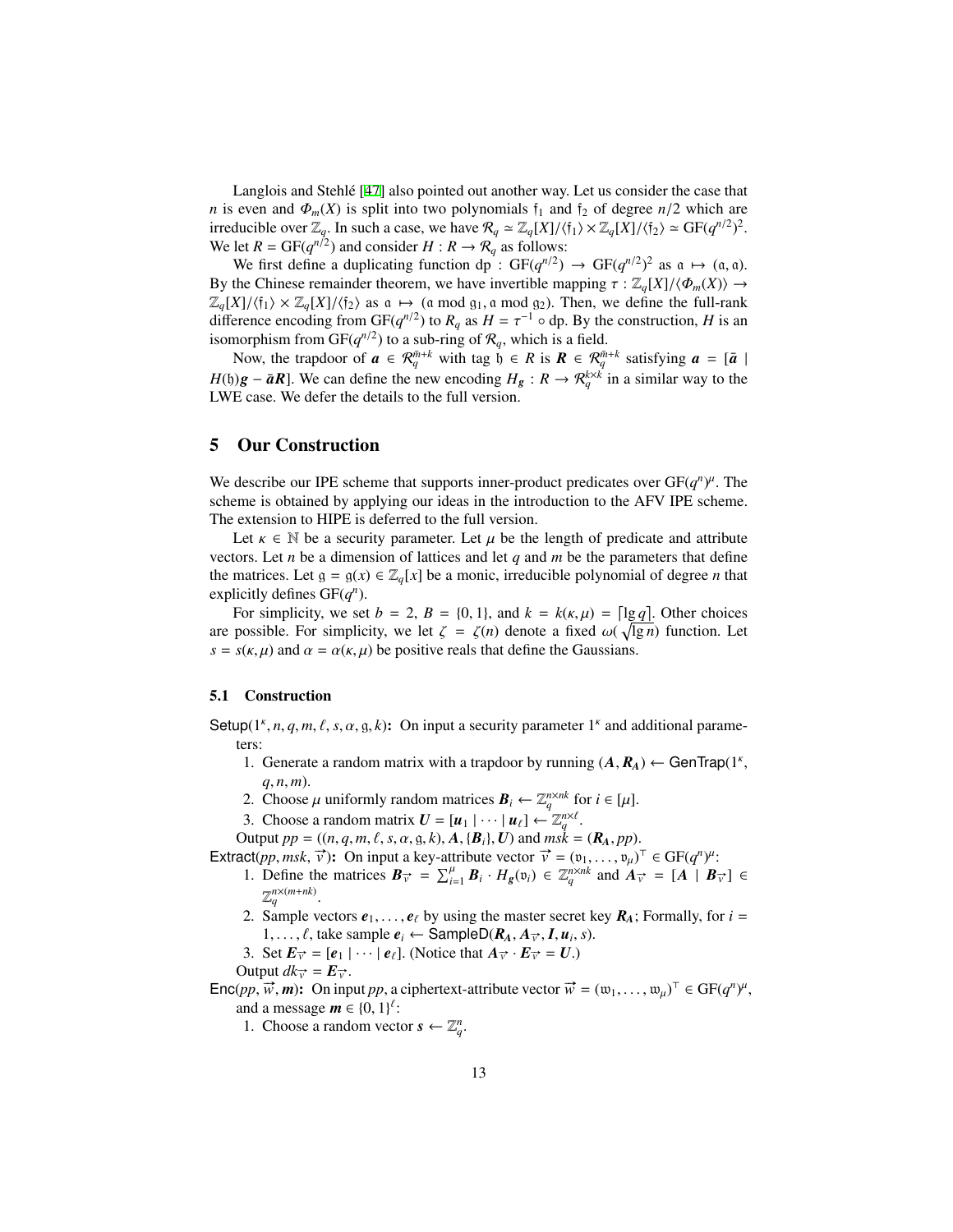- 2. Set  $c_0 \leftarrow A^{\top} s + x_0$ , where  $x_0 \leftarrow \chi^m$ .
- 3. Set  $c' \leftarrow U^{\top} s + x' + \lfloor q/2 \rfloor m$ , where  $x' \leftarrow \chi^{\ell}$ .
- 4. For  $i = 1, ..., \mu$ ; sample  $\mathbf{R}_i \leftarrow \{-1, +1\}^{m \times nk}$  and set  $\mathbf{c}_i \leftarrow (\mathbf{B}_i + H(\mathbf{w}_i) \cdot \mathbf{G})^\top \mathbf{s}$  +  $\boldsymbol{R}_i^{\top} \boldsymbol{x}_0 \in \mathbb{Z}_q^{nk}$ .
- 5. Output  $ct = (c_0, c_1, \ldots, c_\mu, c')$ .

Dec(*pp*,  $dk_{\vec{v}}$ , *ct*): On input *pp*, a decryption key  $E_{\vec{v}}$ , and  $ct = (c_0, \ldots, c_\mu, c')$ :

- 1. Compute  $c_{\overrightarrow{v}} \leftarrow \sum_{i=1}^{\mu} H_g(v_i) \cdot c_i$ .
- 2. Let  $\mathbf{c} \leftarrow [\mathbf{c}_0; \mathbf{c}_{\vec{v}}] \in \mathbb{Z}_q^{m+\bar{m}}$ .
- 3. Compute  $d \leftarrow c' E^{\dagger}_{\vec{v}} c \mod q$  and output  $\lfloor (2/q)d \rceil \mod 2$ .

*Remark 5.1.* In the following, we will take the noise of  $c_0$  and  $c'$  from  $\chi = \bar{\Psi}_\alpha$ . We note that  $\bar{\Psi}_{\alpha}$  has a good tail bound on the inner product and this is why we employ the conservative distribution  $\bar{\Psi}_{\alpha}$ .

We can replace the distribution  $\bar{\Psi}_\alpha$  with  $D_{\mathbb{Z},\sigma}$ . We then change the noises  $x_i$  with  $x_i \leftarrow D_{\mathbb{Z},r}^{nk}$  where  $r = \sqrt{\|x_0\|^2 + nk\sigma^2} \cdot \zeta$  as in the CCA2 secure PKE scheme in [\[35](#page-17-9)]. The problem LWE(*n*, *q*,  $D_{\mathbb{Z}, \sqrt{2} \cdot \alpha q}$ ) is as hard as LWE(*n*, *q*,  $\bar{\Psi}_{\alpha}$ ), which is shown by Gordon, Katz, and Vaikuntanathan [[28,](#page-16-14) Lemma 1] employing [[42](#page-17-13), Theorem 3.1]. Hence, even if we change the noise distribution from  $\bar{\Psi}_{\alpha}$  to  $D_{\mathbb{Z},\sqrt{2}\alpha q}$ , we can reduce the security to the lattice problems.

## 5.2 Correctness, Security, and Parameters

<span id="page-13-0"></span>The scheme is correct and secure as the following theorems.

**Theorem 5.1.** *Let*  $\chi = \bar{\Psi}_\alpha$ . *Suppose that*  $s > 4Cm \cdot \omega(\sqrt{\lg n})$  *and*  $(\alpha q \cdot \omega(\sqrt{\lg \kappa}) + \sqrt{\log n})$  $\sqrt{m}/2$ ) ·  $4C\mu s m^2 < q/5$ . Then our scheme is correct.

<span id="page-13-1"></span>**Theorem 5.2.** Let  $m = 2n \lg q + \omega(\lg \kappa)$  and  $s \geq 3C \mu m^{1.5} \cdot \omega(\sqrt{\lg n})$ . Suppose that *the* LWE(*n*, *q*, χ) *assumption holds. Then, the scheme is selectively and weakly attribute hiding.*

The proofs are obtained by merging those of [[6\]](#page-15-1) and [\[35](#page-17-9)]. We defer the proofs to the full version of the paper.

*Parameter settings:* Let us summarize the constraints on the parameters:

- $-$  To satisfy the correctness ([Theorem 5.1](#page-13-0)), we require that  $\chi = \bar{\Psi}_{\alpha}$ ,  $s > 4Cm\omega(\sqrt{\lg n})$ , and  $(\alpha q \cdot \omega(\sqrt{lg} \kappa) + \sqrt{m}/2) \cdot 4C\mu s m^2 < q/5$ . For example, we can take  $q =$  $\Omega(\mu m^{5/2}s)$  and  $\alpha \leq (\mu m^2 s \cdot \omega(\sqrt{\lg \kappa}))^{-1}$  to satisfy the above condition with  $q\alpha$ .  $ω( \sqrt{\lg \kappa}) = \sqrt{m/2}.$
- From the security ([Theorem 5.2](#page-13-1)), we obtain the bound that  $m = 2n \lg q + \omega(\lg \kappa)$ and  $s \geq 3C \mu m^{1.5} \cdot \omega(\sqrt{\lg n}).$
- $\overline{\phantom{a}}$  In order to reduce the security to the worst-case hardness of lattice problems, we require that  $q\alpha > 2\sqrt{n}$  and  $1/\alpha = \text{poly}(n)$ .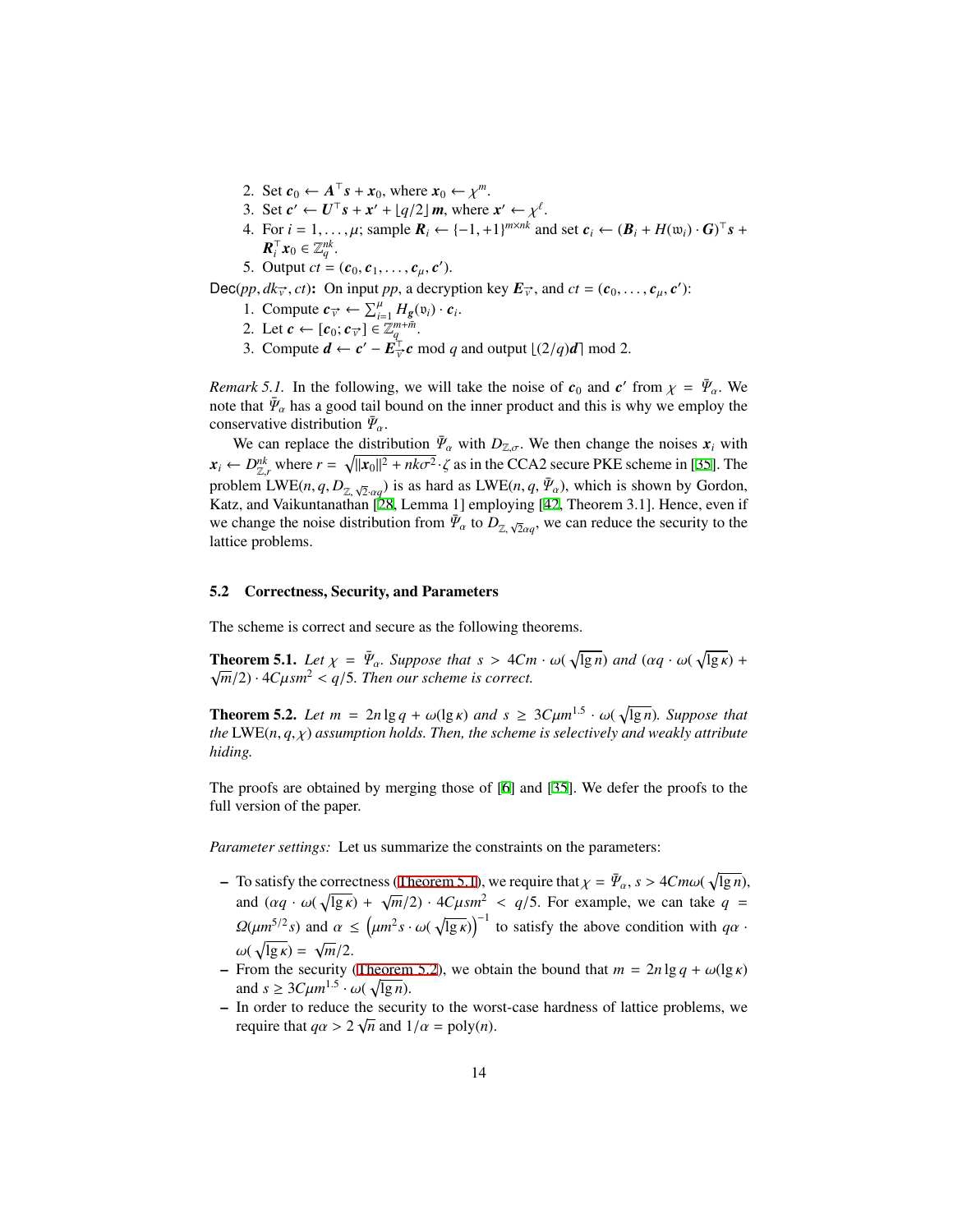For example, the following setting fulfills the above requirements:

$$
k = \lceil \lg q \rceil
$$
,  $\zeta = \omega(\sqrt{\lg(2m)})$ ,  $m = 3n \lg q$ ,  
\n $s = 3C\mu m^{1.5} \cdot \zeta$ ,  $q = 60C^2\mu^2 \cdot m^4 \cdot \zeta$ ,  $\alpha = (120C^2\mu^2 \cdot m^{3.5} \cdot \zeta^2)^{-1}$ .

By these settings, the security is based on the worst-case hardness of  $GapSVP_{\gamma}$  or SIVP<sub>y</sub>, where  $\gamma = \tilde{Q}(\mu^2 n^{4.5})$ , while the AFV scheme is based on that with  $\gamma = \tilde{Q}(\mu^2 n^4)$ . (We note that if the AFV scheme also employs the Micciancio–Peikert trapdoor [[35\]](#page-17-9) as we did,  $\gamma$  is reduced to  $\tilde{\Omega}(\mu^2 n^{3.5})$ .)

In our scheme, the size of the public parameter is  $nm \lg q + \mu n^2 k \lg q + \ln \lg q =$  $\Theta(\mu n^2 \lg^2 q) = \tilde{\Theta}(\mu n^2)$ , and the size of the ciphertext is  $m \lg q + \mu n k \lg q + \ell \lg q =$  $\Theta(\mu n \lg^2 q)$ , where  $\ell$  denotes the length of plaintexts.

# 6 Fuzzy Identity-based Encryption

In this section, we construct a FIBE scheme from a weakly attribute-hiding IPE scheme in general way. We first review the embedding of exact threshold by Katz, Sahai, and Waters. If the IPE scheme hides attribute weakly, we can take logical disjunction in a lazy way as Waters pointed out [\[6](#page-15-1), Remark 5.1 of the ePrint version].

*Exact threshold:* For binary vector  $\vec{x} \in \{0, 1\}^N$ ,  $H_w(\vec{x})$  denotes a Hamming weight of  $\vec{x}$ , that is, the number of 1 in  $\vec{x}$ . For binary vectors  $\vec{a}$ ,  $\vec{x} \in \{0, 1\}^u$ , the exact threshold predicate is denoted by  $\mathcal{P}_{\frac{1}{2}i}^{\text{ht}}(\vec{a}, \vec{x})$  and outputs 1 if and only if  $H_w(\vec{a} \& \vec{x}) = t$ , where & denotes the logical conjunction. Suppose that *t* < *q*. Katz, Sahai, and Waters [\[30](#page-17-0)] gave an embedding  $\mathcal{P}^{\text{th}}_{=t}$  into  $\mathcal{P}^{\text{ipe}}$  as follows:

$$
\mu = N + 1
$$
,  $\vec{v} = (\vec{a}, 1) \in \mathbb{Z}_q^{\mu}$ , and  $\vec{w} = (\vec{x}, -t) \in \mathbb{Z}_q^{\mu}$ .

We have that  $\vec{w}^{\top} \vec{v} = 0$  if and only if  $H_w(\vec{a} \& \vec{x}) = t$ .

#### 6.1 Construction

Now, we implement FIBE on small universe  $\{0, 1\}$  from IPE. Let  $\{0, 1\}^N$  be a space of identities. The threshold predicate over  $\{0, 1\}^N$  is defined by  $\mathcal{P}_{\geq t}^{\text{th}}(\vec{a}, \vec{x}) = 1$  if and only if  $H_w(\vec{a} \& \vec{x}) \geq t$ .

We observe that the above predicate can be written as  $\bigvee_{i=t}^{N} p_{i}^{\text{th}}(\vec{a}, \vec{x})$ . Hence, repeating ciphertexts of an IPE scheme that supports the relations  $\mathcal{P}_{=i}^{\text{th}}$  for  $i = t, ..., N$ , we can implement a FIBE scheme by the relation  $\mathcal{P}_{\geq t}^{\text{th}}$ .

When we employ our IPE scheme, the obtained scheme has a ciphertext of length  $(N-t+1) \cdot O(Nm \lg q) = O(N^2 n \lg^2 q)$  and enjoys the security reduced to the worst-case hardness of lattice problems with approximation factor  $\tilde{O}(n^{4.5})$ .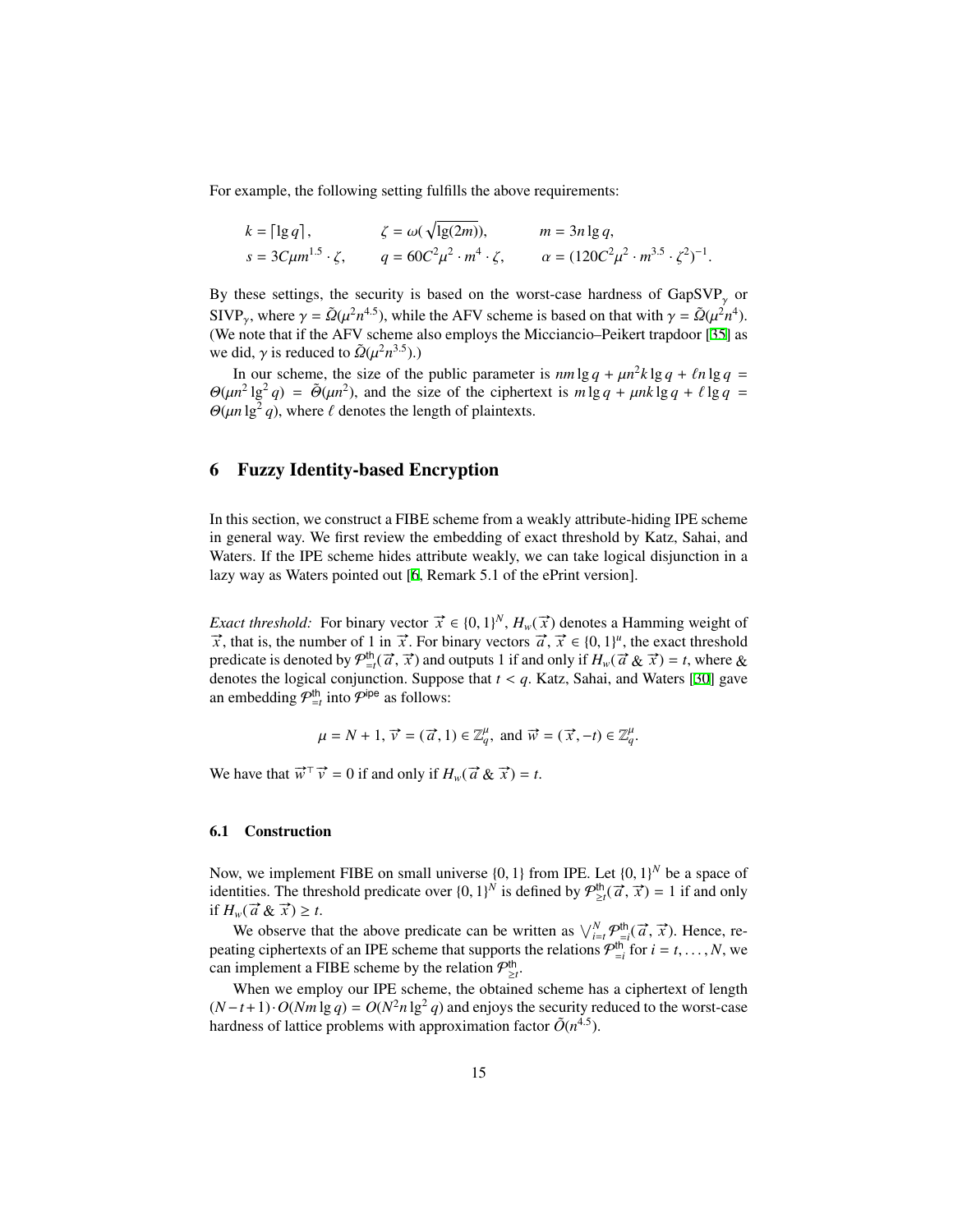*Comparison:* Agrawal et al. already presented FIBE schemes from lattices [\[5](#page-15-4)]. Their small-universe construction is defined with the identity space  $\{0, 1\}^N$  as in our case. They gave concrete parameter settings for  $\epsilon \in (0, 1/2)$  as follows:

$$
N = n^{\epsilon}, q \in [n^6 2^{5N}, 2n^6 2^{5N}], m = n^{1.5} \ge 5n \lg q, \text{ and } \alpha = 2\sqrt{m}/q = 1/(2^{5n^{\epsilon}} \cdot \text{poly}(n)).
$$

The length of the ciphertext is  $N \cdot O(m \lg q) = O(n^{1.5+2\epsilon} \lg n)$ . The security is reduced to the worst-case hardness of  $2^{O(n^{\epsilon})}$ -approximating gapSVP or SIVP using  $2^{O(n^{\epsilon})}$ -time algorithms, which is stronger assumption than that we employ.

We finally note that, their scheme allows identity space  $(\mathbb{Z}_q^n)^u$  without drastic changes of parameters whereas our scheme cannot.

## Acknowledgments

The author thanks Damien Stehle, Chris Peikert, Daniele Micciancio, and reviewers for ´ helpful discussions and comments.

## References

- <span id="page-15-2"></span>1. Abdalla, M., Birkett, J., Catalano, D., Dent, A.W., Malone-Lee, J., Neven, G., Schuldt, J.C.N., Smart, N.P.: Wildcarded identity-based encryption. Journal of Cryptology 24(1), 42– 82 (2011), combined and extended of two papers [[2](#page-15-9)[,11](#page-16-15)]
- <span id="page-15-9"></span>2. Abdalla, M., Catalano, D., Dent, A.W., Malone-Lee, J., Neven, G., Smart, N.P.: Identitybased encryption gone wild. In: Bugliesi, M., Preneel, B., Sassone, V., Wegener, I. (eds.) ICALP 2006, Part II. LNCS, vol. 4052, pp. 300–311. Springer, Heidelberg (2006), the full version is available at <http://eprint.iacr.org/2006/304>
- <span id="page-15-3"></span>3. Abdalla, M., De Caro, A., Mochetti, K.: Lattice-based hierarchical inner product encryption. In: Hevia, A., Neven, G. (eds.) LATINCRYPT 2012. LNCS, vol. 7533, pp. 121–138. Springer, Heidelberg (2012)
- <span id="page-15-5"></span>4. Agrawal, S., Boneh, D., Boyen, X.: Efficient lattice (H)IBE in the standard model. In: Gilbert [[27\]](#page-16-16), pp. 553–572
- <span id="page-15-4"></span>5. Agrawal, S., Boyen, X., Vaikuntanathan, V., Voulgaris, P., Wee, H.: Functional encryption for threshold functions (or, fuzzy IBE) from lattices. In: Fischlin et al. [[25\]](#page-16-17), pp. 280–297
- <span id="page-15-1"></span>6. Agrawal, S., Freeman, D.M., Vaikuntanathan, V.: Functional encryption for inner product predicates from learning with errors. In: Lee, D.H., Wang, X. (eds.) ASIACRYPT 2011. LNCS, vol. 7073, pp. 21–40. Springer, Heidelberg (2011), the full version is available at <http://eprint.iacr.org/2011/410>
- <span id="page-15-7"></span>7. Ajtai, M.: Generating hard instances of the short basis problem. In: Wiedermann, J., van Emde Boas, P., Nielsen, M. (eds.) ICALP '99. LNCS, vol. 1644, pp. 1–9 (1999)
- <span id="page-15-6"></span>8. Alperin-Sheriff, J., Peikert, C.: Circular and KDM security for identity-based encryption. In: Fischlin et al. [[25\]](#page-16-17), pp. 334–352
- <span id="page-15-8"></span>9. Alwen, J., Peikert, C.: Generating shorter bases for hard random lattices. In: Albers, S., Marion, J.Y. (eds.) STACS 2009. LIPIcs, vol. 3, pp. 75–86. Schloss Dagstuhl - Leibniz-Zentrum fuer Informatik, Germany, Germany (2009)
- <span id="page-15-0"></span>10. Attrapadung, N., Libert, B.: Functional encryption for inner product: Achieving constant-size ciphertexts with adaptive security or support for negation. In: Nguyen, P.Q., Pointcheval, D. (eds.) PKC 2010. LNCS, vol. 6056, pp. 384–402. Springer, Heidelberg (2010)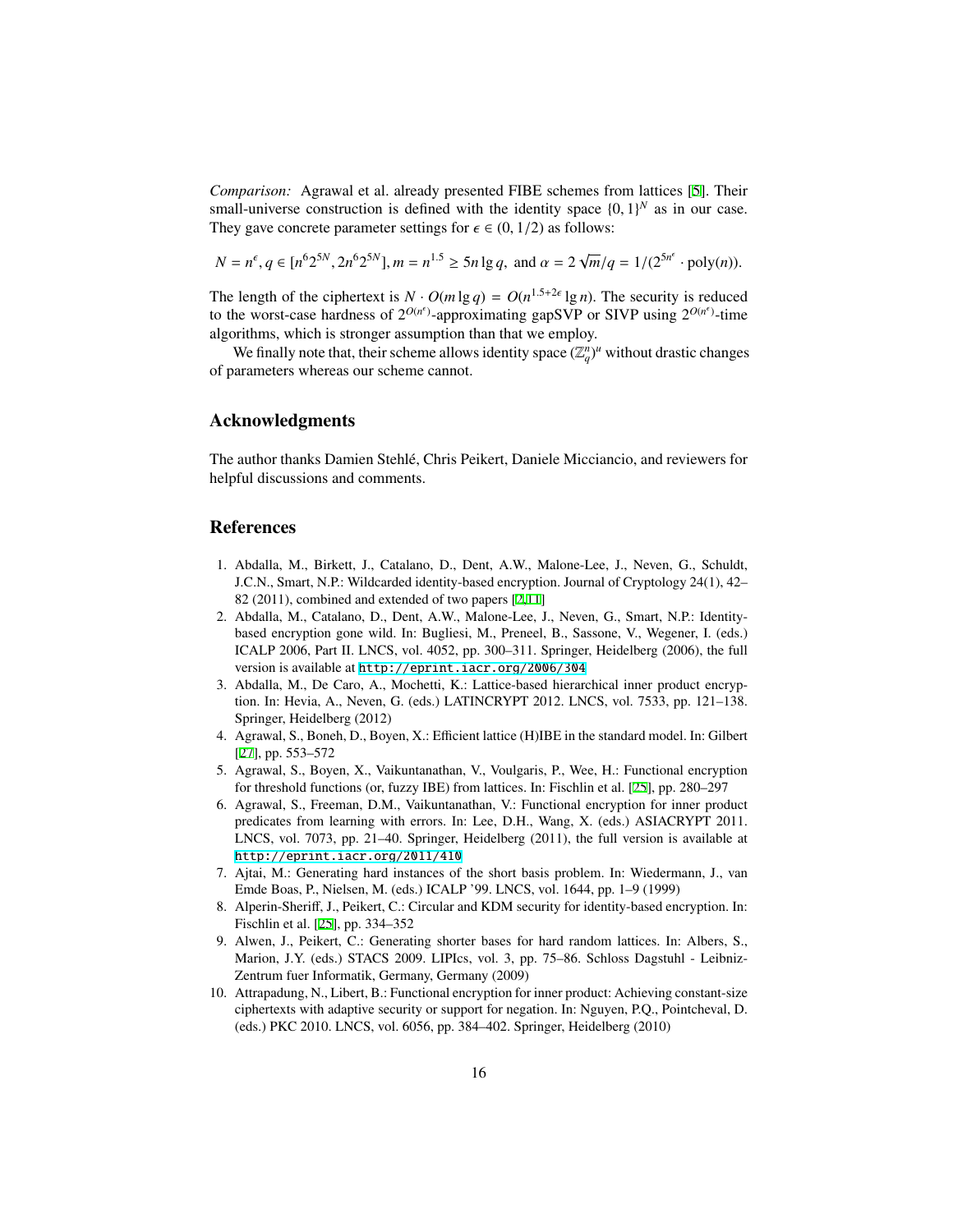- <span id="page-16-15"></span>11. Birkett, J., Dent, A.W., Neven, G., Schuldt, J.C.N.: Efficient chosen-ciphertext secure identity-based encryption with wildcards. In: Pieprzyk, J., Ghodosi, H., Dawson, E. (eds.) ACISP 2007. LNCS, vol. 4586, pp. 274–292. Springer, Heidelberg (2007)
- <span id="page-16-9"></span>12. Boneh, D., Boyen, X.: Efficient selective identity-based encryption without random oracles. Journal of Cryptology 24(4), 659–693 (2011), a preliminary version appeared in *EURO-CRYPT 2004*, 2004
- <span id="page-16-4"></span>13. Boneh, D., Canetti, R., Halevi, S., Katz, J.: Chosen-ciphertext security from identity-based encryption. SIAM Journal on Computing 36(5), 1301–1328 (12 2006)
- <span id="page-16-1"></span>14. Boneh, D., Hamburg, M.: Generalized identity based and broadcast encryption schemes. In: Pieprzyk, J. (ed.) ASIACRYPT 2008. LNCS, vol. 5350, pp. 455–470. Springer, Heidelberg (2008)
- <span id="page-16-0"></span>15. Boneh, D., Waters, B.: Conjunctive, subset, and range queries on encrypted data. In: Vadhan, S.P. (ed.) TCC 2007. LNCS, vol. 4392, pp. 535–554. Springer, Heidelberg (2007)
- <span id="page-16-6"></span>16. Boyen, X.: Attribute-based encryption from lattices (2012), to appear *TCC 2013*.
- <span id="page-16-13"></span>17. Brakerski, Z.: Fully homomorphic encryption without modulus switching from classical GapSVP. In: Safavi-Naini, R., Canetti, R. (eds.) CRYPTO 2012. LNCS, vol. 7417, pp. 868– 886. Springer, Heidelberg (2012), see also <http://eprint.iacr.org/2012/078>
- <span id="page-16-12"></span>18. Brakerski, Z., Gentry, C., Vaikuntanathan, V.: (leveled) fully homomorphic encryption without bootstrapping. In: Goldwasser, S. (ed.) ITCS 2012. pp. 309–325. ACM (2012), see also <http://eprint.iacr.org/2011/277>
- <span id="page-16-11"></span>19. Brakerski, Z., Vaikuntanathan, V.: Efficient fully homomorphic encryption from (standard) LWE. In: FOCS 2011. pp. 97-106. IEEE Computer Society (2011), see also [http:](http://eprint.iacr.org/2011/344) [//eprint.iacr.org/2011/344](http://eprint.iacr.org/2011/344)
- <span id="page-16-8"></span>20. Cash, D., Hofheinz, D., Kiltz, E., Peikert, C.: Bonsai trees, or how to delegate a lattice basis. In: Gilbert [[27\]](#page-16-16), pp. 523–552
- <span id="page-16-3"></span>21. Chen, J., Lim, H.W., Ling, S., Wang, H.: The relation and transformation between hierarchical inner product encryption and spatial encryption. Cryptology ePrint Archive, Report 2011/455 (2011), available at <http://eprint.iacr.org/2011/455>
- <span id="page-16-5"></span>22. Chen, J., Lim, H.W., Ling, S., Wang, H., Nguyen, T.T.K.: Revocable identity-based encryption from lattices. In: Susilo, W., Mu, Y., Seberry, J. (eds.) ACISP 2012. LNCS, vol. 7372, pp. 390–403. Springer, Heidelberg (2012), the full version is available at [http:](http://eprint.iacr.org/2011/583) [//eprint.iacr.org/2011/583](http://eprint.iacr.org/2011/583)
- <span id="page-16-10"></span>23. Cramer, R., Damgård, I.: On the amortized complexity of zero-knowledge protocols. In: Halevi, S. (ed.) CRYPTO 2009. LNCS, vol. 5677, pp. 177–191. Springer, Heidelberg (2009)
- <span id="page-16-18"></span>24. Dwork, C. (ed.): Proceedings of the 40th Annual ACM Symposium on Theory of Computing, Victoria, British Columbia, Canada, May 17-20, 2008. ACM (2008)
- <span id="page-16-17"></span>25. Fischlin, M., Buchmann, J., Manulis, M. (eds.): Public Key Cryptography - PKC 2012 - 15th International Conference on Practice and Theory in Public Key Cryptography, Darmstadt, Germany, May 21-23, 2012, Proceedings, LNCS, vol. 7293. Springer, Heidelberg (2012)
- <span id="page-16-7"></span>26. Gentry, C., Peikert, C., Vaikuntanathan, V.: Trapdoors for hard lattices and new cryptographic constructions. In: Dwork [\[24](#page-16-18)], pp. 197–206, see also [http://eprint.iacr.org/2007/](http://eprint.iacr.org/2007/432) [432](http://eprint.iacr.org/2007/432)
- <span id="page-16-16"></span>27. Gilbert, H. (ed.): Advances in Cryptology - EUROCRYPT 2010, 29th Annual International Conference on the Theory and Applications of Cryptographic Techniques, French Riviera, May 30-June 3, 2010. Proceedings, LNCS, vol. 6110. Springer, Heidelberg (2010)
- <span id="page-16-14"></span>28. Gordon, S.D., Katz, J., Vaikuntanathan, V.: A group signature scheme from lattice assumptions. In: Abe, M. (ed.) ASIACRYPT 2010. LNCS, vol. 6477, pp. 395–412. Springer, Heidelberg (2010)
- <span id="page-16-2"></span>29. Hamburg, M.: Spatial Encryption. Ph.D. thesis, Stanford University (2011), available at <http://eprint.iacr.org/2011/389>